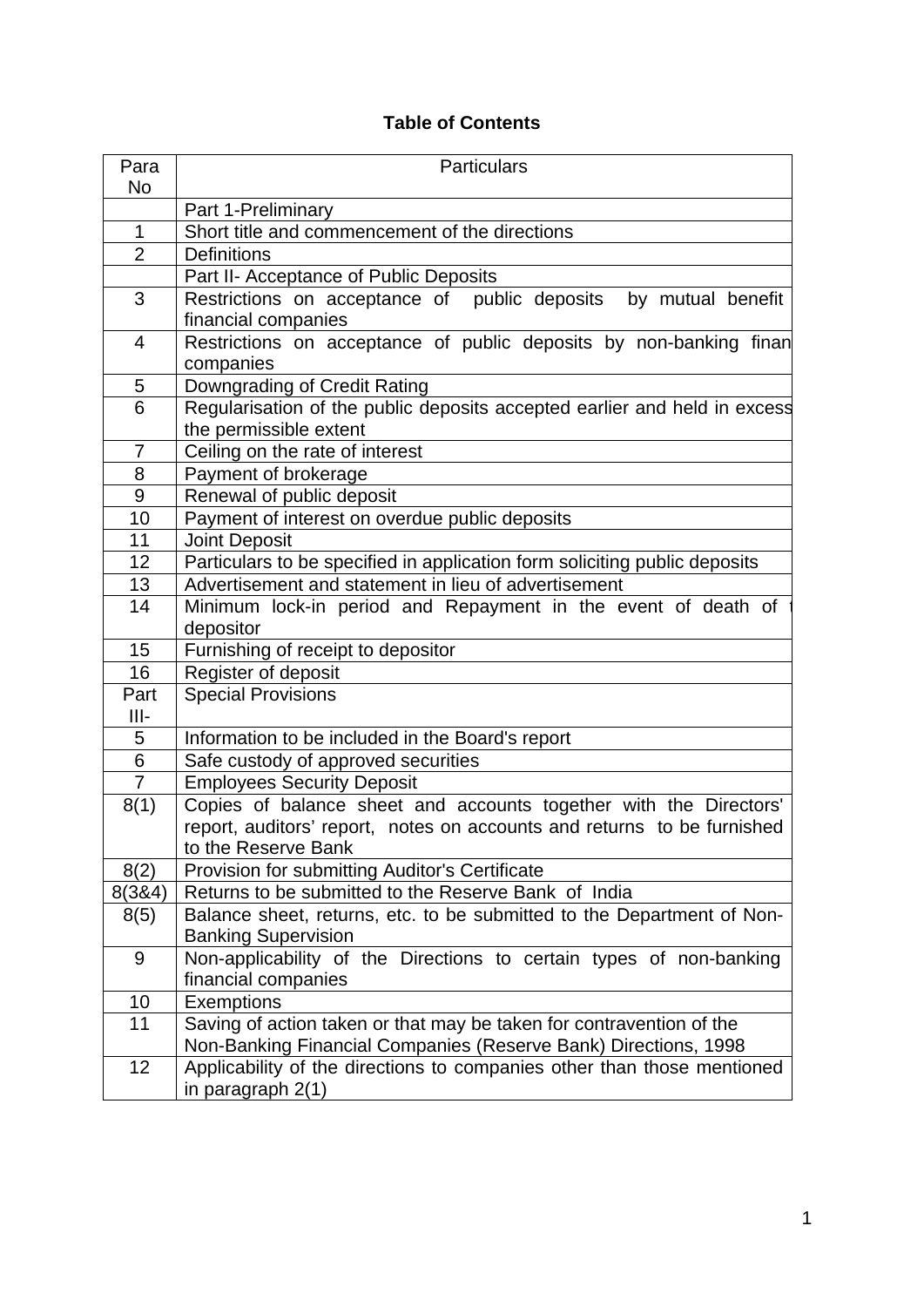### **RESERVE BANK OF INDIA DEPARTMENT OF NON-BANKING SUPERVISION CENTRAL OFFICE CENTRE I, WORLD TRADE CENTRE, CUFFE PARADE, COLABA, MUMBAI- 400 005.**

## **Notification No.DFC.118/DG (SPT)-98 dated January 31, 1998**

The Reserve Bank of India having considered it necessary in the public interest and being satisfied that for the purpose of enabling the Bank to regulate the credit system to the advantage of the country, it is necessary to give the directions set out below, hereby, in exercise of the powers conferred by sections 45J, 45K, 45L and 45MA of the Reserve Bank of India Act, 1934 (2 of 1934) and of all the powers enabling it in this behalf, and in supersession of the earlier directions contained in Notification No.DFC.114/DG(SPT)-98 dated January 2, 1998 gives to every non-banking financial company the directions hereinafter specified.

## **PART I - PRELIMINARY**

### **Short title and commencement of the directions**

**1.** These directions shall be known as the "Non-Banking Financial Companies Acceptance of Public Deposits (Reserve Bank) Directions, 1998". They shall come into force with effect from January 31, 1998 and any reference in these directions to the date of commencement thereof shall be deemed to be a reference to that date.

### **Definitions**

**2. (1)** For the purpose of these directions, unless the context otherwise requires, -

(ia) "Asset Finance Company" means any company which is a financial institution carrying on as its principal business the financing of physical assets supporting productive / economic activity, such as automobiles, tractors, lathe machines, generator sets, earth moving and material handling equipments, moving on own power and general purpose industrial machines.<sup>[1](#page-1-0)</sup>

- (i) "depositor" means any person who has made a deposit with a company; or a heir, legal representative, administrator or assignee of the depositor;
- (ii) Deleted  $2$

<span id="page-1-0"></span><sup>&</sup>lt;sup>1</sup> Inserted vide Notification No. 189 dated December 06, 2006

<span id="page-1-1"></span><sup>&</sup>lt;sup>2</sup> Deleted vide Notification No. 189 dated December 06, 2006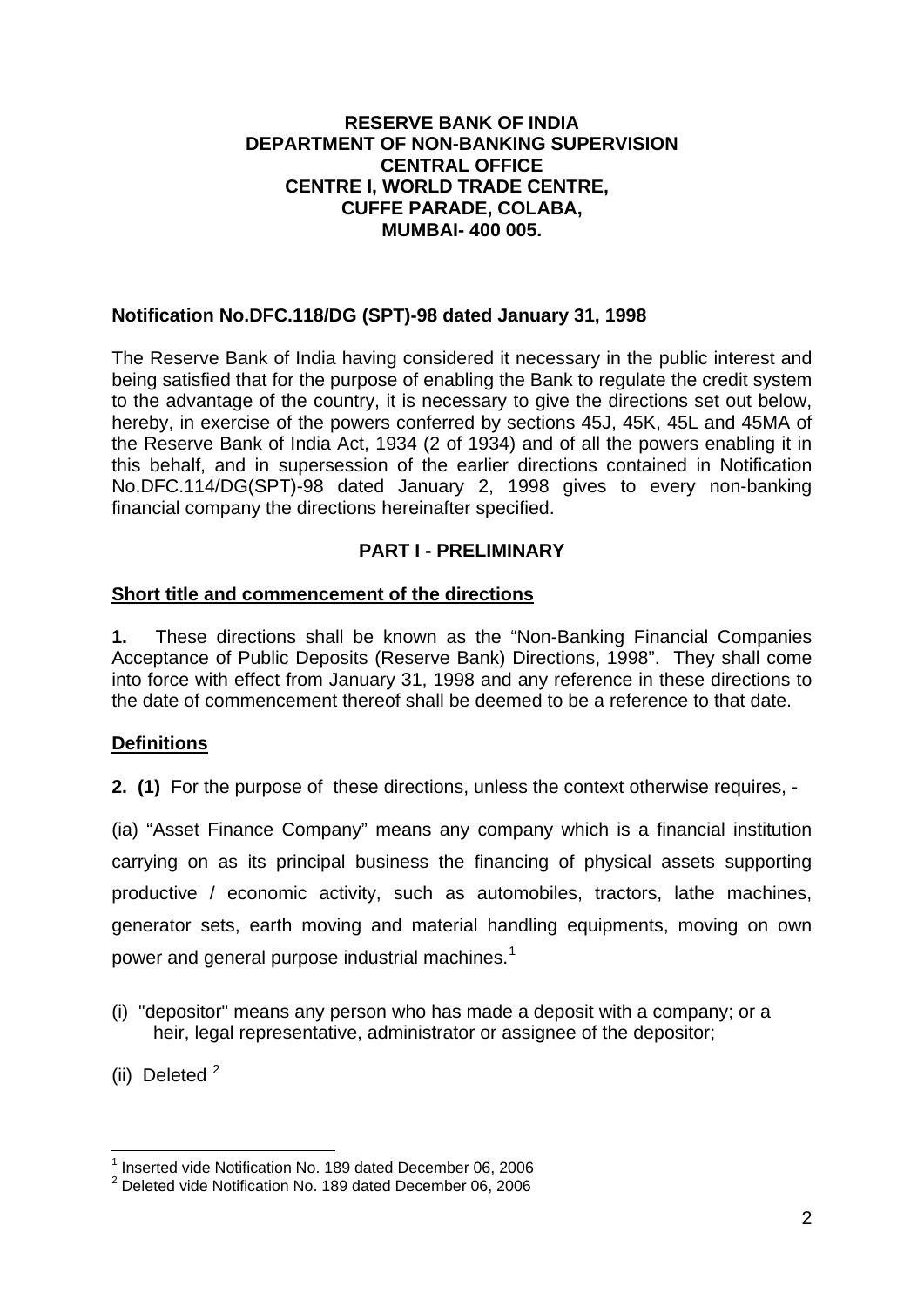- (iii) "free reserves" means the aggregate of the balance in the share premium account, capital and debenture redemption reserves and any other reserve shown or published in the balance sheet of a company and created through an allocation of profits not being a reserve created for repayment of any future liability or for depreciation in assets or for bad debts or a reserve created by revaluation of the assets of the company;
- (iv) Deleted [3](#page-2-0)
- (v) "insurance company" means any company registered under section 3 of the Insurance Act, 1938 (4 of 1938);
- (vi) "investment company" means any company which is a financial institution carrying on as its principal business the acquisition of securities;
- (vii) "lending public financial institution" means
	- (a) a public financial institution specified in or under section 4A of the Companies Act, 1956 (1 of 1956); or
	- (b) a State Financial, Industrial or Investment Corporation; or
	- (c) a scheduled commercial bank ; or
	- (d) the General Insurance Corporation of India established in pursuance of the provisions of section 9 of the General Insurance Business (Nationalisation) Act, 1972 (57 of 1972); or
	- (e) any other Institution which the Reserve Bank of India may, by notification, specify in this behalf;

(viii) "loan company" means any company which is a financial institution carrying on as its principal business the providing of finance whether by making loans or advances or otherwise for any activity other than its own but does not include an Asset Finance Company<sup>[4](#page-2-1)</sup>.

(ix)"mutual benefit financial company" means any company which is a financial institution notified by the Central Government under section 620A of the Companies Act, 1956 (1 of 1956);

- <sup>[5](#page-2-2)</sup>[(ixa) "mutual benefit company" means a company not notified under section 620A of the Companies Act, 1956 (1 of 1956) and carrying on the business of a nonbanking financial institution, -
	- (a) on  $9^{th}$  January 1997; and

 3 Deleted vide Notification No. 189 dated December 06, 2006

<span id="page-2-1"></span><span id="page-2-0"></span><sup>4</sup> Substituted vide Notification No.189 dated December 06, 2006

<span id="page-2-2"></span><sup>5</sup> Inserted, vide Notification No.134 dated January 13, 2000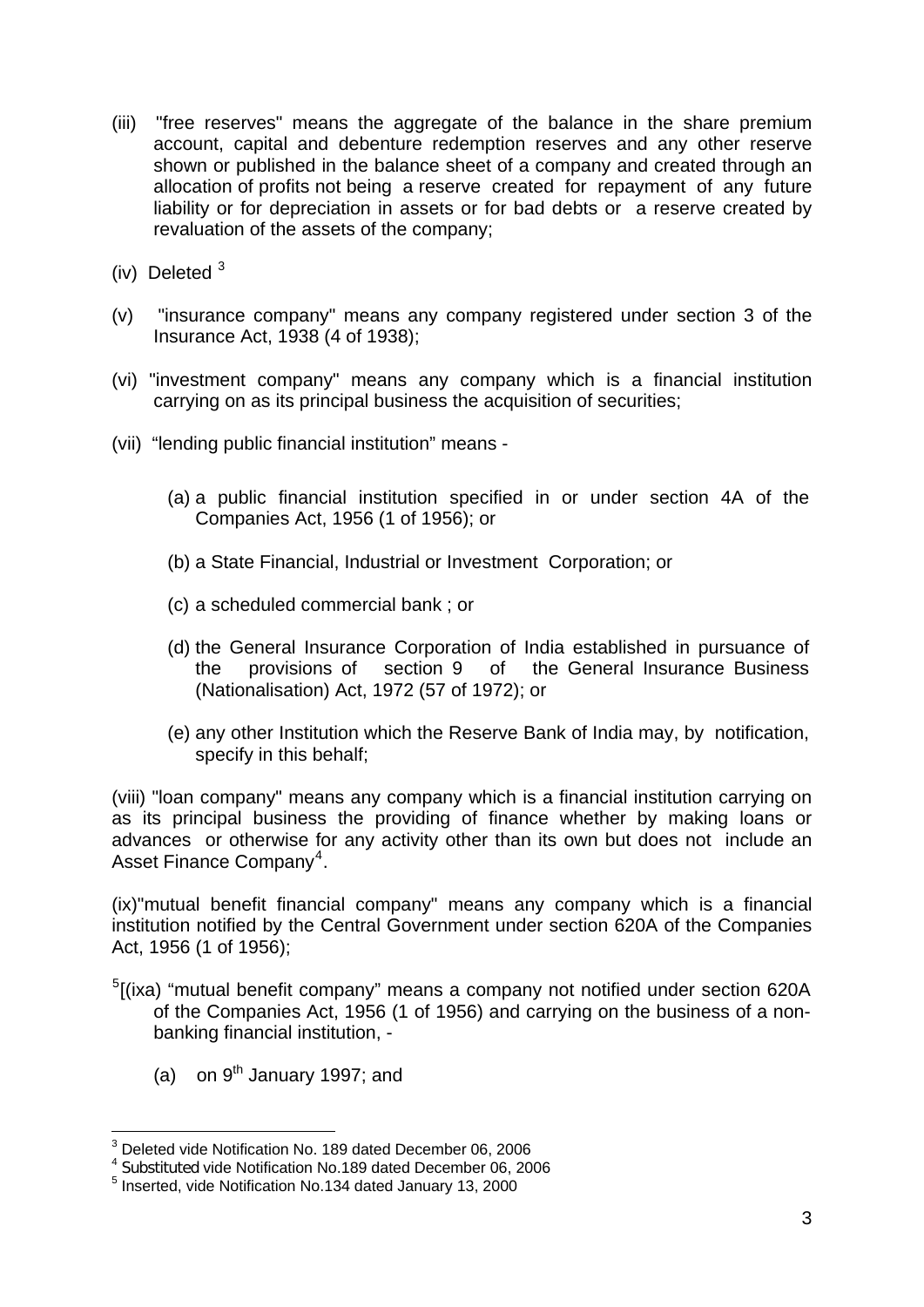- (b) having the aggregate of net owned funds and preferential share capital of not less than ten lakhs of rupees; and
- (c) has applied for issue of certificate of registration to the Bank on or before  $9<sup>th</sup>$  July 1997; and
- (d) is complying with the requirements contained in the relevant provisions of the Directions issued under Section 637A of the Companies Act, 1956 to Nidhi Companies by the Central Government**];**

(x)`net owned fund' means net owned fund as defined under section 45-IA of the Reserve Bank of India Act, 1934 (2 of 1934) including the paid up preference shares which are compulsorily convertible into equity ;

(xi)"non-banking financial company" means only the non-banking institution which is  $\alpha$  loan company or an investment company or an asset finance company $^6$  $^6$  or a mutual benefit financial company;

(xii)`public deposit', means a deposit as defined under section 45 I(bb) of the Reserve Bank of India Act, 1934 (2 of 1934) excluding the following :

- (a) any amount received from the Central Government or a State Government or any amount received from any other source and whose repayment is guaranteed by the Central Government or a State Government or any amount received from a local authority or a foreign Government or any other foreign citizen, authority or person;
- (b) any amount received from the Industrial Development Bank of India established under the Industrial Development Bank of India Act, 1964 (18 of 1964), or the Life Insurance Corporation of India established under the Life Insurance Corporation Act, 1956 (31 of 1956), or the General Insurance Corporation of India and its subsidiaries established in pursuance of the provisions of section 9 of the General Insurance Business (Nationalisation) Act, 1972 (57 of 1972), or the Small Industries Development Bank of India established under the Small Industries Development Bank of India Act, 1989 (39 of 1989), or the Unit Trust of India established under the Unit Trust of India Act, 1963 (52 of 1963), or National Bank for Agriculture and Rural Development established under the National Bank for Agriculture and Rural Development Act, 1982, or an Electricity Board constituted under the Electricity (Supply) Act, 1948, or the Tamil Nadu Industrial Investment Corporation Ltd., or the National Industrial Development Corporation of India Ltd., or the Rehabilitation Industries Corporation of India Ltd., or the Industrial Credit & Investment Corporation of India Ltd., or the Industrial Finance Corporation of India Ltd., or the Industrial Investment Bank of India Ltd., or the State Trading Corporation of India Ltd., or the Rural Electrification Corporation Ltd., or the Minerals and Metals Trading Corporation of India Ltd., or the

<span id="page-3-0"></span> 6 Substituted vide Notification No.189 dated December 06, 2006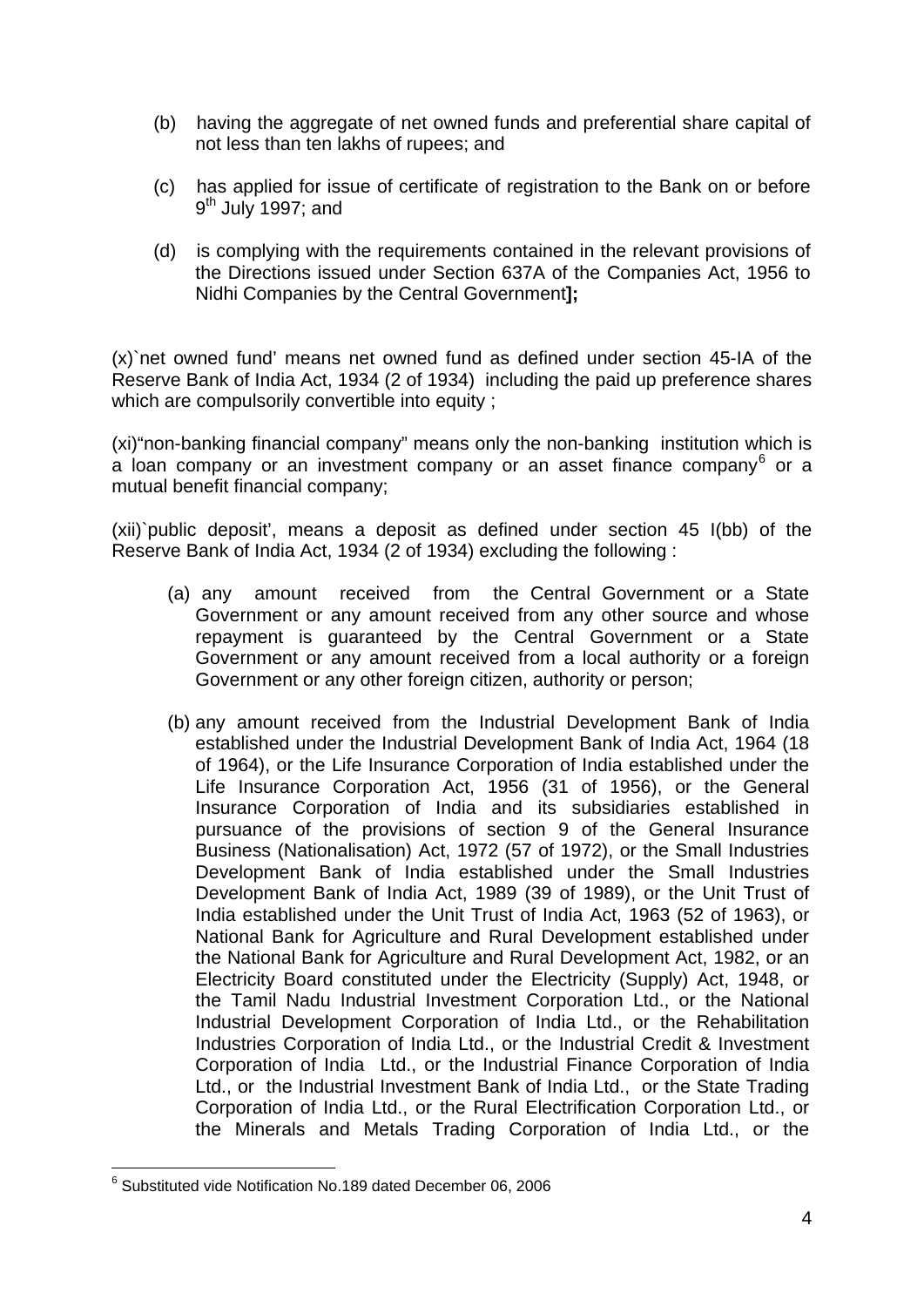Agricultural Finance Corporation Ltd., or the State Industrial and Investment Corporation of Maharashtra Ltd., or the Gujarat Industrial Investment Corporation Ltd., or Asian Development Bank or International Finance Corporation or any other institution that may be specified by the Reserve Bank of India in this behalf ;

- (c) any amount received by a company from any other company;
- (d) any amount received by way of subscriptions to any shares, stock, bonds or debentures pending the allotment of the said shares, stock, bonds or debentures and any amount received by way of calls-in-advance on shares, in accordance with the Articles of Association of the company so long as such amount is not repayable to the members under the Articles of Association of the company;
- (e) any amount received from a person who at the time of receipt of the amount was a director of the company or any amount received from its shareholders by a private company or by a private company which has become a public company under section 43A of the Companies Act, 1956 and continues to include in its Articles of Association provisions relating to the matters specified in clause (iii) of sub-section (1) of section 3 of the Companies Act, 1956 (1 of 1956):

 Provided that the director or shareholder, as the case may be, from whom the money is received furnishes to the company at the time of giving the money, a declaration in writing to the effect that the amount is not being given out of funds acquired by him by borrowing or accepting from others;

 $7$ [provided further, that in the case of joint shareholders of a private company, monies received from or in the name of the joint shareholders except the first named shareholder shall not be eligible to be treated as the receipt of money from the shareholder of the company ;]

(f) any amount raised by the issue of bonds or debentures secured by the mortgage of any immovable property of the company; or by any other asset or  $8$  which would be compulsorily convertible into equity". in the company provided that in the case of such bonds or debentures secured by the mortgage of any immovable property or secured by other assets, the amount of such bonds or debentures shall not exceed the market value of such immovable property/other assets;

- (g) any amount brought in by the promoters by way of unsecured loan in pursuance of stipulations of lending institutions subject to the fulfilment of the following conditions, namely:-
	- (i) the loan is brought in pursuance of the stipulation imposed by the lending public financial institution in fulfilment of the obligation of the promoters to contribute such finance,

<sup>1</sup> <sup>7</sup> Inserted vide Notification No.134 dated January 13, 2000

<span id="page-4-1"></span><span id="page-4-0"></span><sup>&</sup>lt;sup>8</sup> Substituted vide Notification No 257 dated June 27, 2013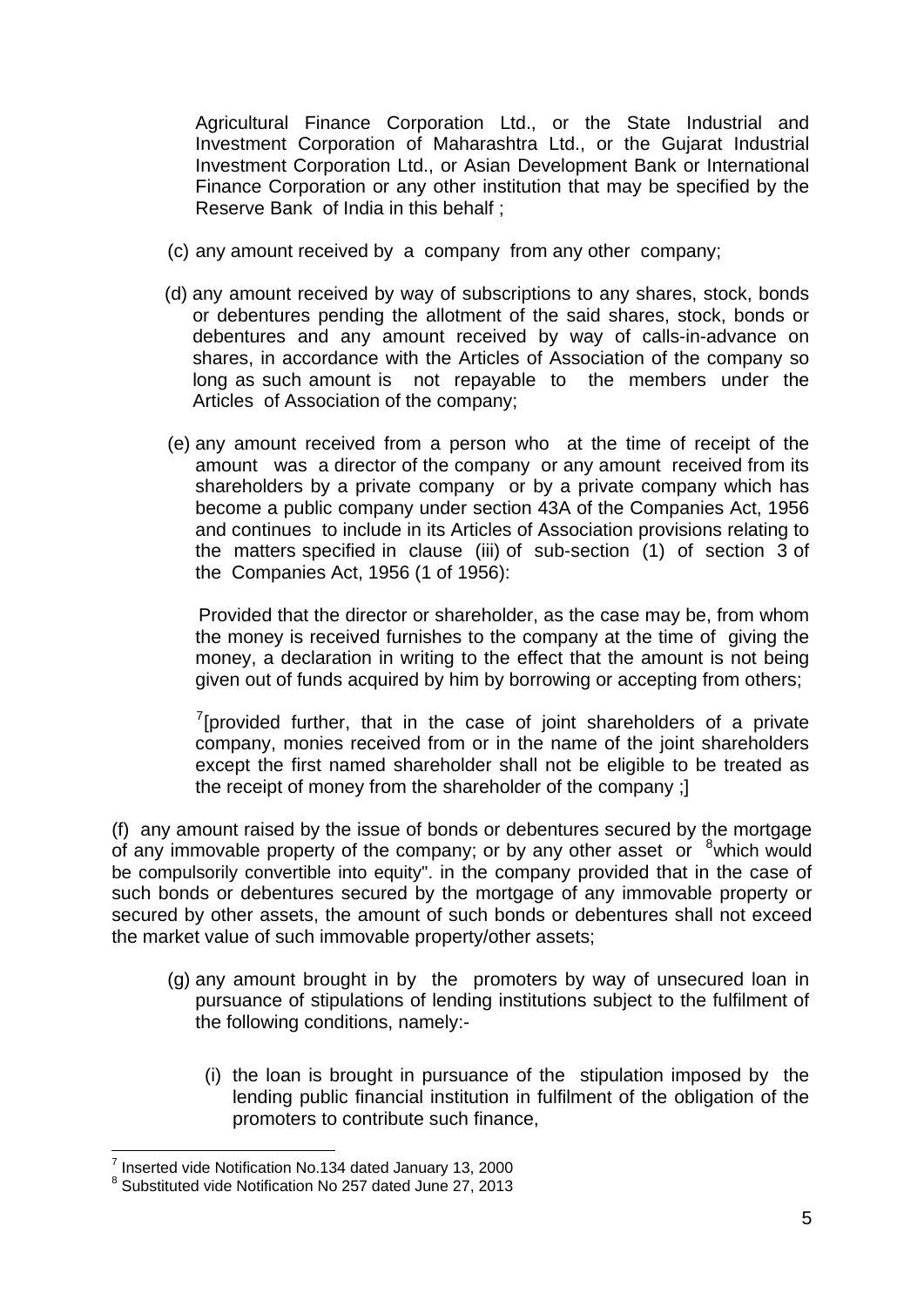- (ii) the loan is provided by the promoters themselves and/or by their relatives, and not from their friends and business associates, and
- (iii) the exemption under this sub-clause shall be available only till the loan of financial institution is repaid and not thereafter;
- $^{9}$  $^{9}$  $^{9}$ [(h) any amount received from a Mutual Fund which is governed by the Securities and Exchange Board of India (Mutual Funds) Regulations, 1996; ]

 $10$ [(i) any amount received as hybrid debt or subordinated debt the minimum maturity period of which is not less than sixty months <sup>[11](#page-5-2)</sup> provided there is no option for recall by the issuer within the period<br><sup>[12](#page-5-3)</sup>[(j) any amount received from a relative of a director of an NBFC

Note : The deposit shall be accepted only on an application made by the depositor containing therein that as on the date of deposit, he is related to the specific director in the capacity of a relative as defined under Companies Act, 1956 (1 of 1956).]

 $13$ [(k) any amount received by issuance of commercial paper, in accordance with the guidelines issued by the Bank, vide Circular No. IECD.3/08.15.01/2000-2001 dated October 10, 2000];

 $14(1)$  $14(1)$  any amount received by a Systemically important non-deposit taking nonbanking financial company by issuance of 'perpetual debt instruments' in accordance with Company Circular DNBS (PD) CC. No.131 /03.05.002 /2008- 2009 dated October 29, 2008 as amended from time to time ;

"(m) any amount raised by the issue of infrastructure bonds by an Infrastructure Finance Company, as specified in the notification issued from time to time by the Central Government under section 80CCF of the Income Tax Act, 1961."[15](#page-5-6)

- (xiii) "securities" means securities as defined in section 2(h) of the Securities Contracts (Regulation) Act, 1956 (42 of 1956);
- (xiv) "stock broking company" means a company doing the business of a stockbroker or sub-broker holding a valid certificate of registration obtained under section 12 of the Securities and Exchange Board of India Act, 1992 (15 of 1992); and

 9 Inserted , vide Notification No.133 dated November 15, 1999

<span id="page-5-1"></span><span id="page-5-0"></span><sup>10</sup> Inserted , vide Notification No.134 dated January 13, 2000 and renumbered as (i) vide Notification No.141 dated June 30, 2000

<span id="page-5-4"></span>

<span id="page-5-3"></span><span id="page-5-2"></span><sup>&</sup>lt;sup>11</sup> Inserted vide Notification No 257 dated June 27, 2013<br><sup>12</sup> Inserted , vide Notification No.141 dated June 30, 2000<br><sup>13</sup> Inserted , vide Notification No.148 dated June 27, 2001<br><sup>14</sup> Inserted , vide Notification No.203

<span id="page-5-6"></span><span id="page-5-5"></span><sup>15</sup> Inserted vide Notification No DNBS (PD) CC.No.203/03.10.001/2010-2011 dated October 22, 2010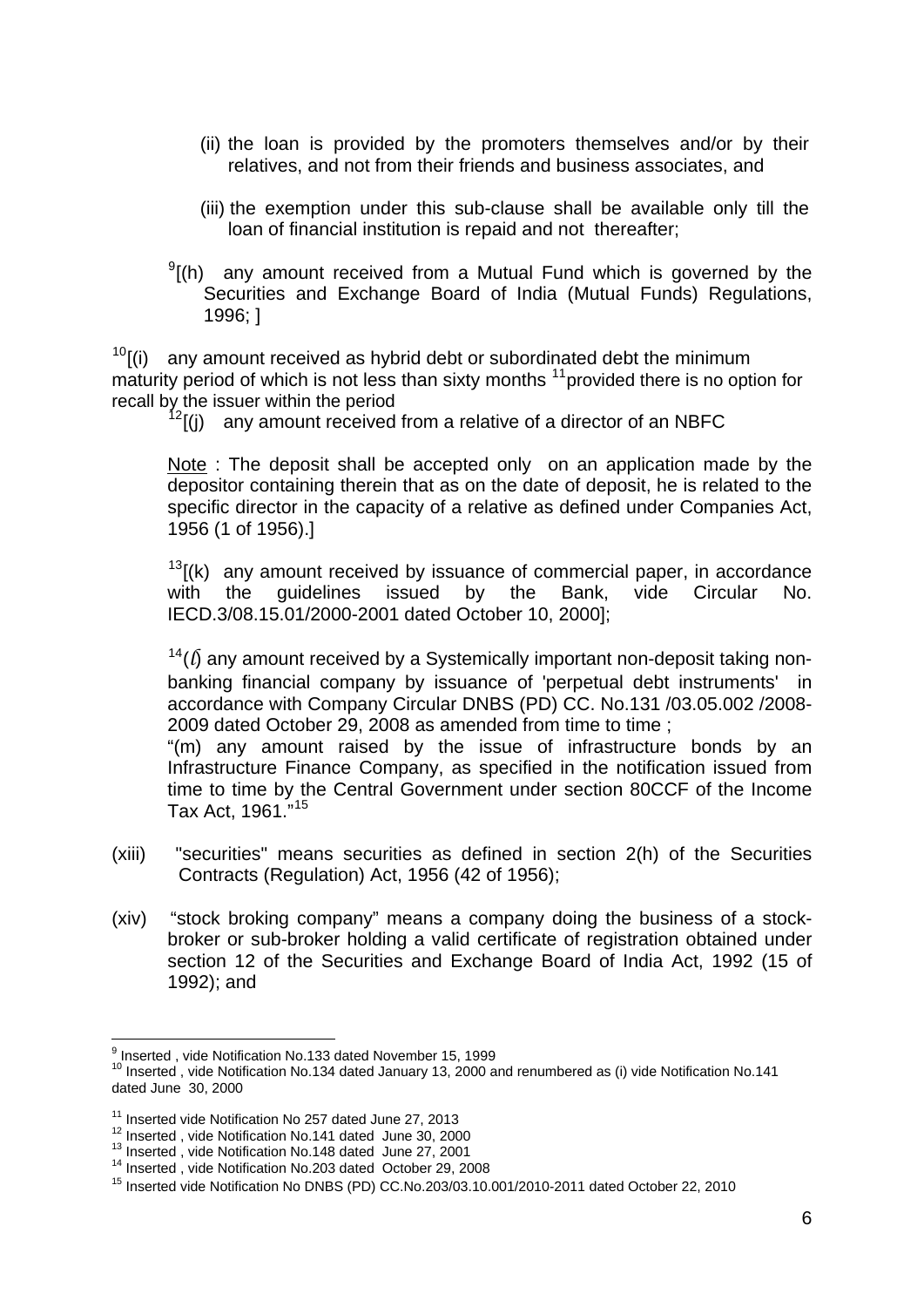(xv) "stock exchange" means a company recognised as a stock exchange under section 4 of the Securities Contracts (Regulation) Act, 1956 (42 of 1956).

**(2)** Words or expressions used but not defined herein and defined in the Reserve Bank of India Act, 1934 (2 of 1934) or in the Companies Act, 1956 (Act No.1 of 1956) <sup>[16](#page-6-0)</sup>[or Non-Banking Financial Companies Prudential Norms (Reserve Bank) Directions, 1998 or the Residuary Non-Banking Companies (Reserve Bank) Directions, 1987] shall have the same meaning as assigned to them in those Acts.

- **(3)** (i) If any question arises as to whether a company is a financial institution or not, such question shall be decided by the Reserve Bank of India in consultation with the Central Government and such decision shall be final and be binding on all the parties concerned.
	- (ii) If any question arises as to whether a company which is a financial institution is a loan company or an investment company or an asset finance company<sup>[17](#page-6-1)</sup> such question shall be decided by the Reserve Bank of India, having regard to the principal business of the company and other relevant factors and such decision shall be final and be binding on all the parties concerned.

**NOTE** : Deleted <sup>[18](#page-6-2)</sup>

# **PART II - ACCEPTANCE OF PUBLIC DEPOSITS**

#### **Restrictions on acceptance of public deposits by mutual benefit financial companies**

**3. (1)** [deleted ]<sup>[19](#page-6-3)</sup>

**(2)** [The provisions contained in these directions shall not apply to a Mutual Benefit Financial Company or a Mutual Benefit Company;

Provided that the application of Mutual Benefit Company is not rejected by Government of India under the provisions of the Companies Act, 1956 ( Act 1 of 1956).]*[20](#page-6-4)*

#### **Restrictions on acceptance of public deposits by non-banking financial companies**

### **4. Minimum Credit Rating**

- **(1)** On and from January 31, 1998,
	- (i) no non-banking financial company having Net Owned Fund (hereinafter referred to as `NOF') of twenty five lakh of rupees and above shall accept public deposit

<span id="page-6-0"></span><sup>&</sup>lt;sup>16</sup> Inserted, vide Notification No.127 dated December 18, 1998

<span id="page-6-2"></span><span id="page-6-1"></span><sup>&</sup>lt;sup>17</sup> Substituted vide Notification No.189 dated December 06, 2006<br><sup>18</sup> Deleted vide Notification No.189 dated December 06, 2006<br><sup>19</sup> Deleted, vide Notification No.197 dated November 22, 2007

<span id="page-6-4"></span><span id="page-6-3"></span><sup>20</sup> Substituted, vide Notification No.197 dated November 22, 2007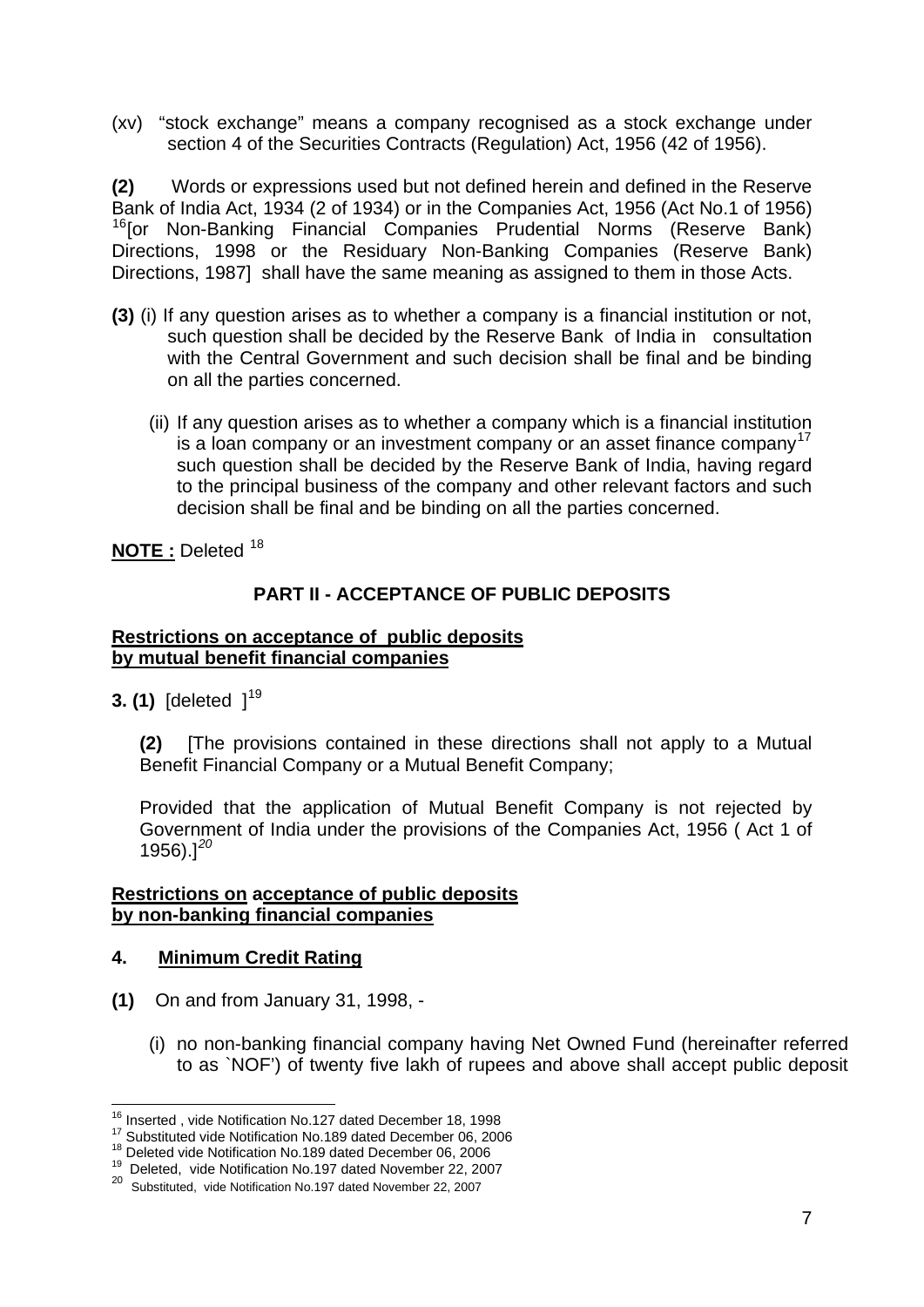unless it has obtained minimum investment grade or other specified credit rating for fixed deposits from any one of the approved credit rating agencies at least once a year and a copy of the rating is sent to the Reserve Bank of India along with return on prudential norms :

<sup>[21](#page-7-0)</sup>[Provided that this clause shall not apply to an Asset Finance Company<sup>[22](#page-7-1)</sup> referred to in clause (a) of sub-paragraph (4) hereunder;].

(ii) in the event of upgrading or downgrading of credit rating of any non-banking financial company to any level from the level previously held by the non-banking financial company, it shall within fifteen working days of its being so rated inform, in writing, of such upgrading/downgrading to the Reserve Bank of India.

#### **Approved Credit Rating Agencies and Minimum Investment Grade Credit Rating**

The names of approved credit rating agencies and the minimum credit rating shall be as follows:-

| Name of the agency                                                                                                   | Minimum investment<br><b>Grade Rating</b> |
|----------------------------------------------------------------------------------------------------------------------|-------------------------------------------|
| (a) The Credit Rating Information<br>Services of India Ltd. (CRISIL)                                                 | FA- (FA Minus)                            |
| (b) ICRA Ltd.                                                                                                        | MA- (MA Minus)                            |
| (c) Credit Analysis & Research Ltd. (CARE)<br>(d) <sup>23</sup> [Fitch Ratings India<br>Private Ltd.]<br>$^{25}$ (e) | CARE BBB(FD)<br>$^{24}$ [tA-(ind)(FD) ]   |
| Brickwork Ratings India Pvt. Ltd. (Brickwork)                                                                        | BWR F A                                   |

### **Prohibition from accepting demand deposit**

**(2)** On and from January 31, 1998, no non-banking financial company shall accept or renew any public deposit whether accepted before or after January 31, 1998, which is repayable on demand.

### **Period of Public Deposit**

<sup>&</sup>lt;sup>21</sup> Inserted, vide Notification No.134 dated January 13, 2000

<span id="page-7-1"></span><span id="page-7-0"></span><sup>22</sup> Substituted vide, Notification No.189 dated December 06, 2006

<span id="page-7-2"></span><sup>&</sup>lt;sup>23</sup> Substituted vide, Notification No.148 dated June 27, 2001<br><sup>24</sup> Substituted vide, Notification No.159 dated October 1, 2002

<span id="page-7-4"></span><span id="page-7-3"></span><sup>&</sup>lt;sup>25</sup> Inserted vide Notification No. DNBS.(PD)243 / CGM(US)-2012 dated May 11, 2012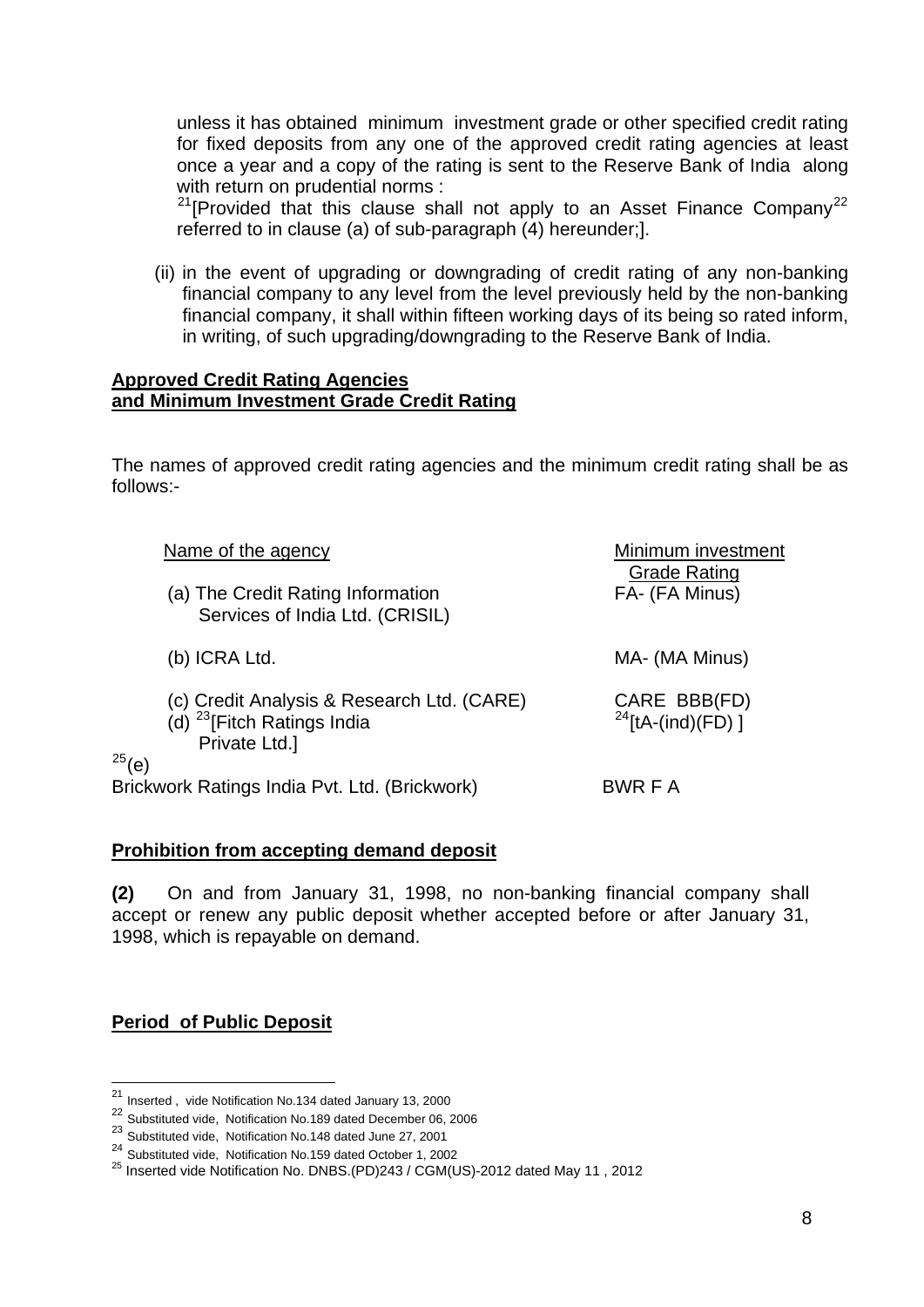**(3)** On and from January 31, 1998, no non-banking financial company shall accept or renew any public deposit whether accepted before or after January 31, 1998 unless such deposit is repayable after a period of twelve months but not later than sixty months from the date of acceptance or renewal thereof.

# **(4) Ceiling on quantum of deposit**

## **Asset Finance Company (AFC)[26](#page-8-0) Loan Company (LC) and Investment Company (IC) – Acceptance of public deposit**

No asset finance company <sup>[27](#page-8-1)</sup> or loan company or investment company shall, accept or renew public deposit except as provided hereunder -<sup>\*</sup> **AFC[28](#page-8-3)**

- (a) An asset finance company<sup>[29](#page-8-4)</sup> -
	- (i) having NOF of twenty five lakh of rupees or more; and
	- (ii) complying with all the prudential norms with capital adequacy ratio of not less than fifteen percent as per last audited balance-sheet,

may, accept or renew public deposit, together with the amounts remaining outstanding in the books of the company as on the date of acceptance or renewal of such deposit, not exceeding one and one-half times of its NOF or public deposit up to ten crore of rupees, whichever is lower.

- (b) An asset finance company $^{30}$  $^{30}$  $^{30}$ , -
	- (i) having NOF of twenty five lakh of rupees or more;
	- (ii) complying with all the prudential norms; and
	- (iii) having minimum investment grade credit rating,

<span id="page-8-0"></span><sup>&</sup>lt;sup>26</sup> Substituted vide, Notification No.189 dated December 06, 2006

<span id="page-8-1"></span><sup>26</sup> Substituted vide, Notification No.189 dated December 06, 2006 27 Substituted vide, Notification No.189 dated December 06, 2006

<span id="page-8-2"></span><sup>∗</sup> To ensure a measured movement towards strengthening the financials of all deposit taking NBFCs by increasing their NOF to a minimum of Rs.200 lakh in a gradual, non-disruptive and non-discriminatory manner, vide Notification DNBS No.199 –CGM(PK)-2008 it was prescribed that:

<sup>(</sup>a) As a first step, NBFCs having minimum NOF of less than Rs. 200 lakh may freeze their deposits at the level currently held by them.

<sup>(</sup>b) Further, Asset Finance Companies (AFC) having minimum investment grade credit rating and CRAR of 12% may bring down public deposits to a level that is 1.5 times their NOF while all other companies may bring down their public deposits to a level equal to their NOF by March 31, 2009..

<sup>(</sup>c ) Those companies which are presently eligible to accept public deposits upto a certain level, but have, for any reason, not accepted deposits upto that level will be permitted to accept public deposits upto the revised ceiling prescribed above.

<sup>(</sup>d) Companies on attaining the NOF of Rs.200 lakh may submit statutory auditor's certificate certifying its NOF.

<sup>(</sup>e) The NBFCs failing to achieve the prescribed ceiling within the stipulated time period, may apply to the Reserve Bank for appropriate dispensation in this regard which may be considered on case to case basis.

<span id="page-8-4"></span><span id="page-8-3"></span><sup>&</sup>lt;sup>28</sup> Substituted vide, Notification No.189 dated December 06, 2006<br><sup>29</sup> Substituted vide, Notification No.189 dated December 06, 2006<br><sup>30</sup> Substituted vide, Notification No.189 dated December 06, 2006

<span id="page-8-5"></span>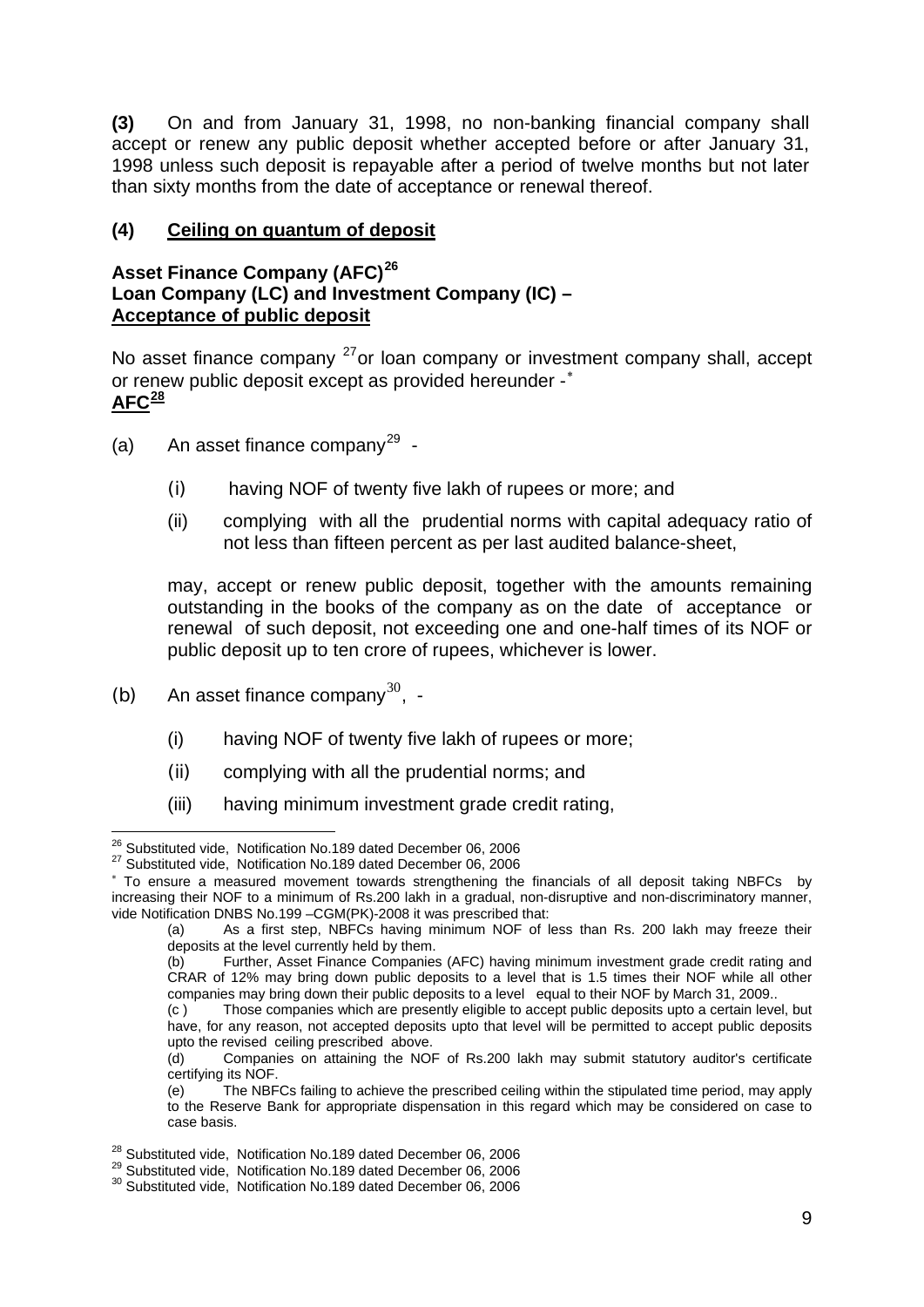may, accept or renew public deposit, together with the amounts remaining outstanding in the books of the company as on the date of acceptance or renewal of such deposit, not exceeding four times of its NOF.

# **LC/IC**

- (c) A loan company or an investment company,
	- (i) having NOF of twenty five lakh of rupees or more;
	- (ii) having minimum investment grade credit rating; and
	- (iii) complying with all the prudential norms with capital adequacy ratio of not less than fifteen percent as per last audited balance-sheet,

may, accept or renew public deposit, together with the amounts remaining outstanding in the books of the company as on the date of acceptance or renewal of such deposit, not exceeding one and one-half times of its NOF:

Provided that a loan company or an investment company which is complying with all the above conditions and having, as on the date of its coming into force of these directions, AAA (triple A) grade credit rating but not having capital adequacy ratio of fifteen percent may, so long it continues to maintain the same position of its credit rating, accept or renew public deposit only up to the extent of not exceeding the amount outstanding as at the close of business on December 18, 1998 or one and one-half time of its NOF, whichever is more, and shall bring down its public deposit to the level as specified in paragraph 4(6) of the directions and also attain the capital adequacy ratio of fifteen percent before March 31, 2000.

- (d) A loan company or an investment company which complies with all the prudential norms and having, as on the date of coming into force of these directions –
	- (i) NOF of twenty five lakh of rupees or more; and
	- (ii) AA (double A) grade credit rating; but not having capital adequacy ratio of fifteen percent or above as per last audited balance-sheet,

may, so long it continues to maintain the same position of its credit rating, accept or renew the public deposit together with the amounts outstanding in the books of the company on the date of acceptance or renewal of such deposit, not exceeding an amount equivalent to its NOF until it attains the capital adequacy ratio of fifteen percent but not later than March 31, 2000 (as per audited balance-sheet) with other stipulations remaining the same.

(e) A loan company or an investment company which complies with all the prudential norms and having, as on the date of coming into force of these directions –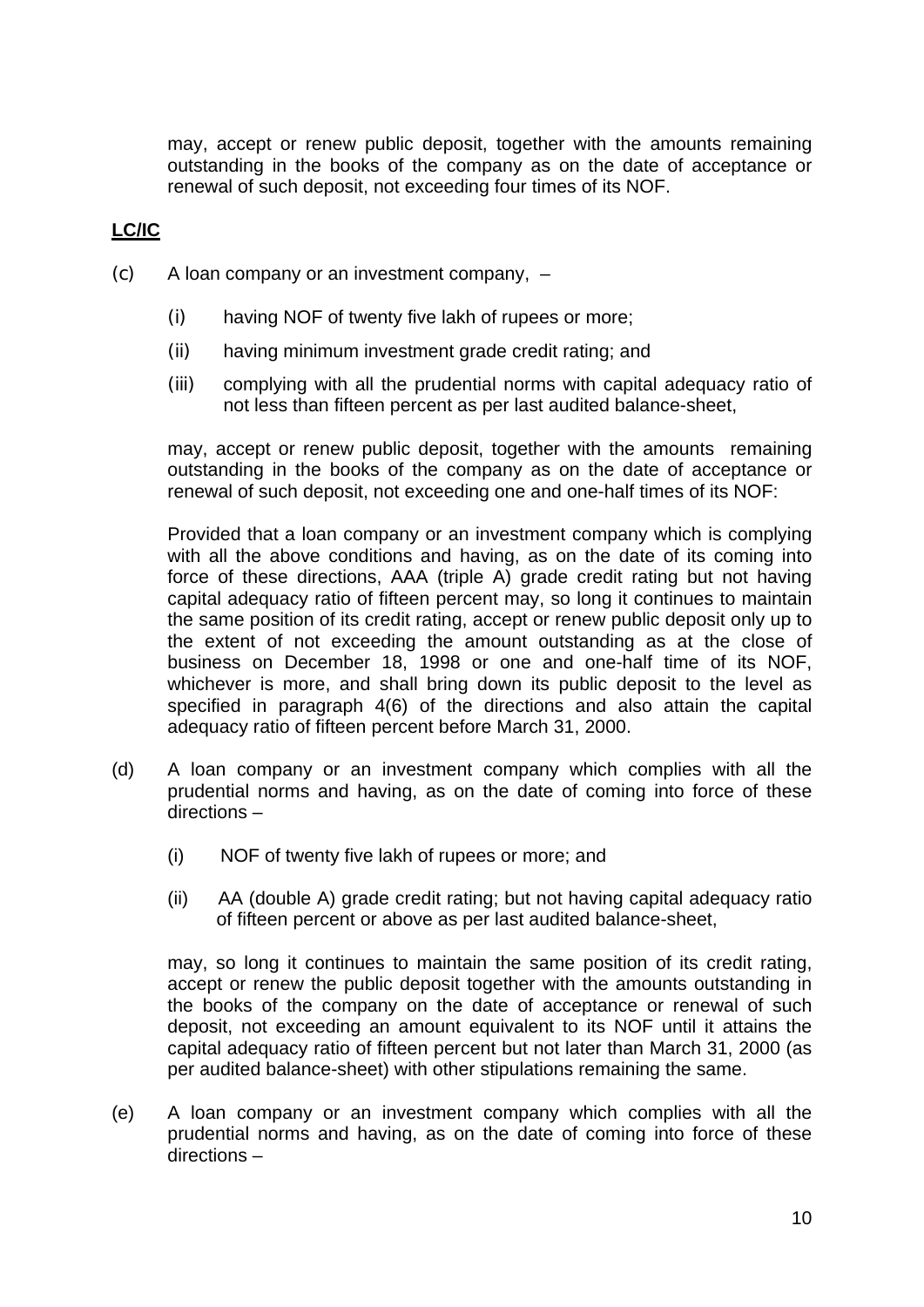- (i) NOF of twenty five lakh of rupees or more; and
- (ii) A (single A) grade credit rating but not having capital adequacy ratio of fifteen percent or above as per last audited balance-sheet,

may, so long it continues to maintain the same position of its credit rating, accept or renew the public deposit, together with the amounts outstanding in the books of the company as on the date of acceptance or renewal of such deposit not exceeding an amount equivalent to onehalf of its NOF until it attains the capital adequacy ratio of fifteen percent but not later than March 31, 2000

(as per audited balance-sheet) with other stipulations remaining the same.

### **Downgrading of Credit Rating**

(5) In the event of downgrading of credit rating below the minimum specified investment grade as provided for in paragraph 4(4), a non-banking financial company shall regularise the excess deposit as provided hereunder :

# $\Delta$ FC $\frac{31}{2}$  $\frac{31}{2}$  $\frac{31}{2}$

(i) An asset finance company<sup>[32](#page-10-1)</sup> shall,  $-$ 

- (a) with immediate effect, stop accepting public deposit, if it is already holding public deposit to the extent permissible under sub-clause (b) of paragraph 4(4) above;
- (b) report the position within fifteen working days to the Reserve Bank of India; and
- (c) reduce, within three years from the date of such downgrading of credit rating, the amount of excess public deposit to nil or the appropriate extent permissible under sub-clause (a) of paragraph 4(4) above as the case may be, to which it is entitled to accept, by repayment as and when such deposit falls due or otherwise.

# **LC/IC**

- (ii) A loan company or an investment company shall,
	- (a) with immediate effect, stop accepting public deposit;
	- (b) report the position within fifteen working days to the Reserve Bank of India; and
	- (c) reduce, within three years from the date of such downgrading of credit rating, the amount of excess public deposit to nil by repayment as and when such deposit falls due or otherwise.

<sup>&</sup>lt;sup>31</sup> Substituted vide, Notification No.189 dated December 06, 2006

<span id="page-10-1"></span><span id="page-10-0"></span><sup>32</sup> Substituted vide, Notification No.189 dated December 06, 2006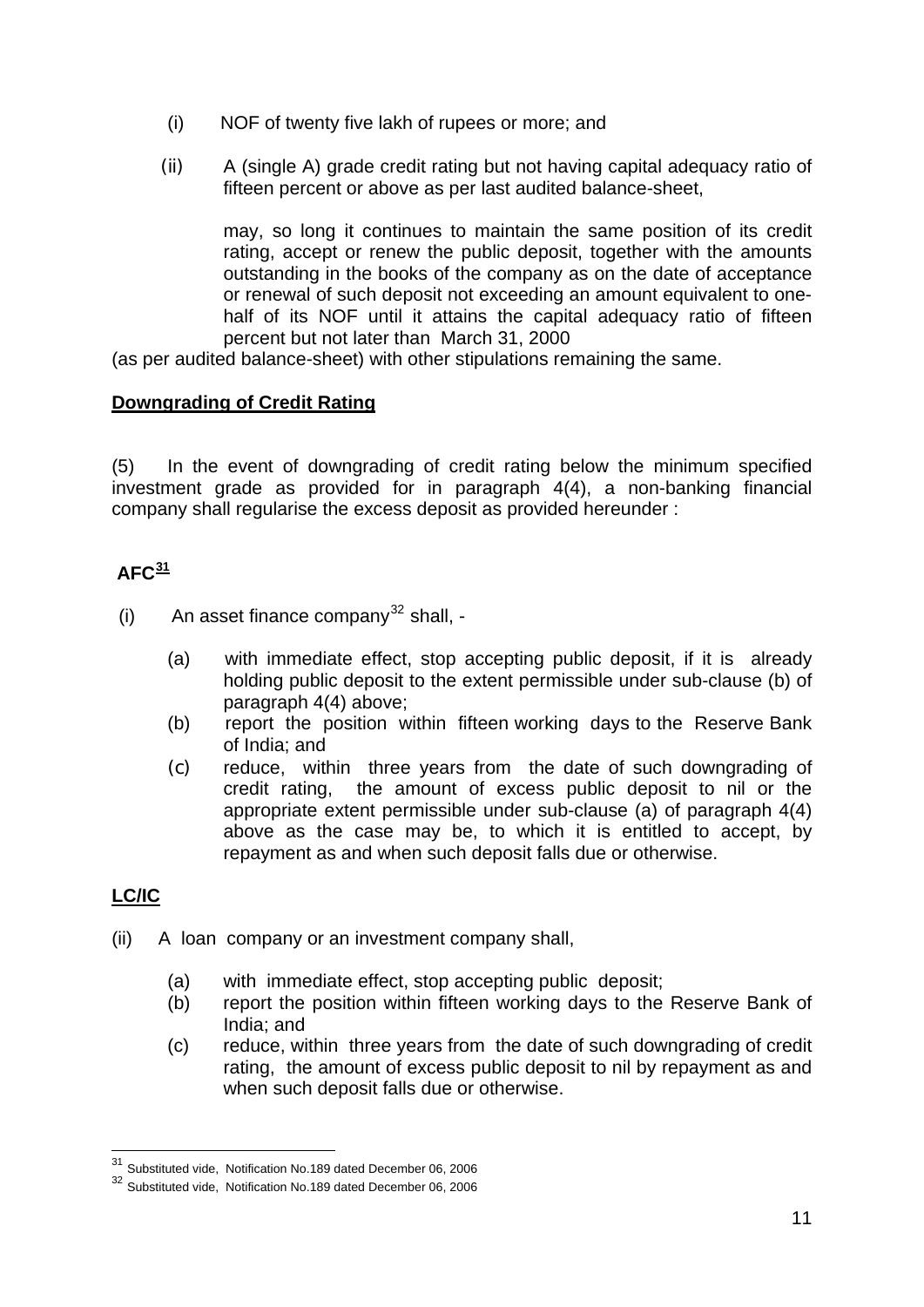### **Regularisation of the public deposits accepted earlier and held in excess of the permissible extent**

- $(6)$  Where an asset finance company<sup>[33](#page-11-0)</sup> or a loan company or an investment company holds, at the close of business on December 18, 1998 public deposit in excess of the appropriate extent to which it is entitled to accept under the above provisions of these directions, it shall, -
	- (i) stop accepting public deposit; and
	- (ii) reduce, before December 31, 2001, the amount of excess public deposit to nil or the appropriate extent permissible under sub-clause (d) or (e) of paragraph 4(4) above as the case may be, by repayment as and when such deposit falls due or otherwise.

### **Note :**

In the event of excess public deposits arising out of the regulatory ceiling or downgrading of credit rating, the NBFC may renew the maturing public deposit subject to the compliance of the repayment stipulations contained in sub-paragraphs (5) and (6) of paragraph 4 and other provisions of these directions. It is to clarify that no matured public deposit shall be renewed without the express and voluntary consent of the depositor.

## **Ceiling on the rate of interest**

[34](#page-11-1)**[(**(7) On and from April 24, 2007, no non-banking financial company shall invite or accept or renew public deposit at a rate of interest exceeding twelve and half per cent per annum. Interest may be paid or compounded at rests which shall not be shorter than monthly rests.]

[35](#page-11-2)**[(7A)** On and from September 18, 2003, no non-banking financial company shall invite or accept or renew repatriable deposits from Non-Resident Indians in terms of Notification No.FEMA.5/2000-RB dated May 3, 2000 under Non-Resident (External) Account Scheme at a rate exceeding the rate specified by the Reserve Bank of India for such deposits with scheduled commercial banks.

Explanation

<sup>33</sup> Substituted vide, Notification No.189 dated December 06, 2006

<span id="page-11-1"></span><span id="page-11-0"></span><sup>34&</sup>lt;br>35 Substituted, vide Notification No.195 dated April 24, 2007<br>35 Inserted, vide Notification No.174 dated September 17, 2003

<span id="page-11-2"></span>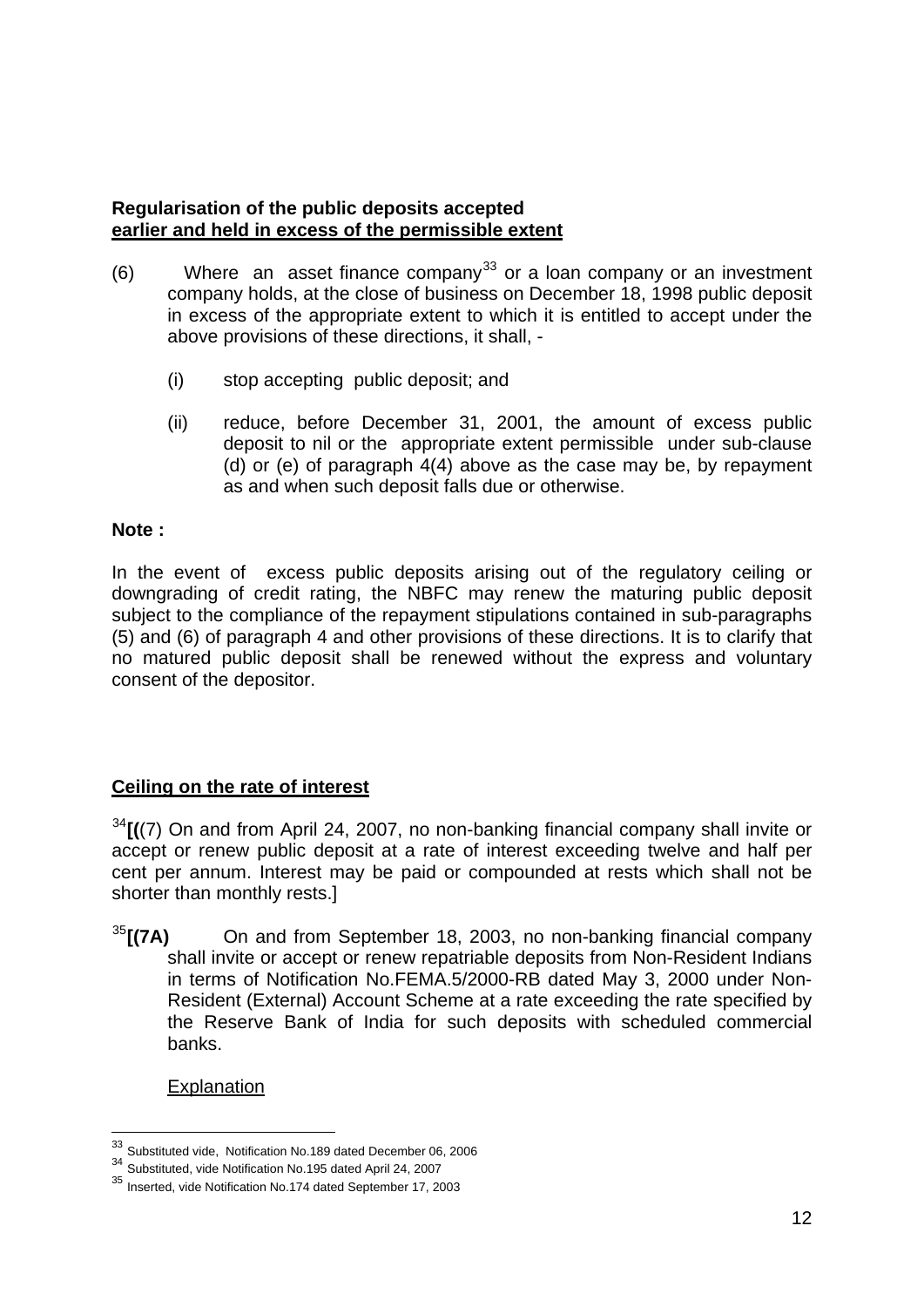The period of above deposits shall be not less than one year and not more than three years.]

## **Payment of brokerage**

**(8)** On and from January 31, 1998 no non-banking financial company shall pay to any broker on public deposit collected by or through him, -

- (i) brokerage, commission, incentive or any other benefit by whatever name called, in excess of two per cent of the deposit so collected; and
- (ii) expenses by way of reimbursement on the basis of relative vouchers/bills produced by him, in excess of 0.5 percent of the deposit so collected.

# [36](#page-12-0)**[Intimation of maturity of deposits to depositors**

**(8A)** It shall be the obligation of the non-banking financial company to intimate the details of maturity of the deposit to the depositor at least two months before the date of maturity of the deposit." ]

## **Renewal of public deposit**

**(9)** Where a non-banking financial company permits an existing depositor to renew the deposit before maturity for availing of the benefit of higher rate of interest, such company shall pay the depositor the increase in the rate of interest provided that, -

- (i)the deposit is renewed in accordance with the other provisions of these directions and for a period longer than the remaining period of the original contract; and
- (ii) the interest on the expired period of the deposit is reduced by one percentage point from the rate which the company would have ordinarily paid, had the deposit been accepted for the period for which such deposit had run; any interest paid earlier in excess of such reduced rate is recovered/adjusted.

## **Payment of interest on overdue public deposits**

**(10)** A non-banking financial company may, at its discretion, allow interest on an overdue public deposit or a portion of the said overdue deposit from the date of maturity of the deposit subject to the conditions that:

(i) the total amount of overdue deposit or the part thereof is renewed in accordance with other relevant provisions of these directions, from the date of its maturity till some future date; and

<span id="page-12-0"></span><sup>36</sup> Inserted , vide Notification No. 179 dated October 5, 2004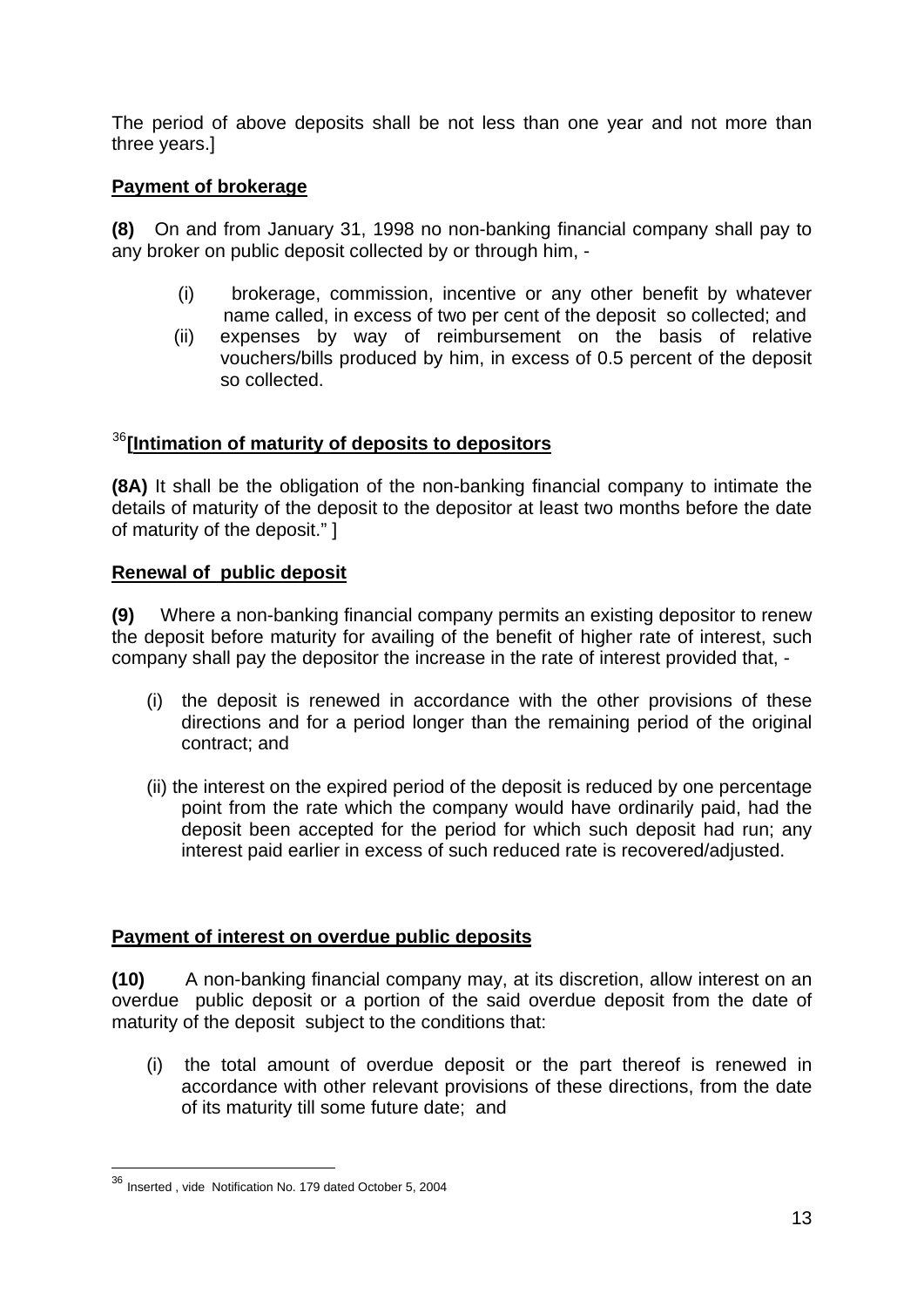(ii) the interest allowed shall be at the appropriate rate operative on the date of maturity of such overdue deposit which shall be payable only on the amount of deposit so renewed :

 Provided that where a non-banking financial company fails to repay the deposit along with interest on maturity on the claim made by the depositor, the non-banking financial company shall be liable to pay interest from the date of claim till the date of repayment at the rate as applicable to the deposit.

### **Joint deposit**

**(11)** Where so desired, deposits may be accepted in joint names with or without any of the clauses, namely, "Either or Survivor", "Number One or Survivor/s", "Anyone or Survivor/s".

### **Particulars to be specified in application form soliciting public deposits**

- **(12)** (i) On and from January 31, 1998, no non-banking financial company shall accept or renew any public deposit except on a written application from the depositor in the form to be supplied by the company, which form shall contain all the particulars specified in the Non-Banking Financial Companies and Miscellaneous Non-Banking Companies (Advertisement) Rules, 1977, made under section 58A of the Companies Act, 1956 (1 of 1956) and also contain the specific category of the depositor, i.e. whether the depositor is a shareholder or a director or a promoter of the company or a member of public.
	- (ii) The application form should also contain the following :-
		- (a) the credit rating assigned for its fixed deposit and the name of the credit rating agency which rated the company or a statement from the management if it is an asset finance company<sup>[37](#page-13-0)</sup> that, the quantum of public deposit held by it is not exceeding one and one-half times of its NOF or not exceeding rupees ten crore whichever is less;
		- (b) in case of non-repayment of the deposit or part thereof as per the terms and conditions of such deposit, the depositor may approach the Eastern/Western/ Northern/Southern (delete which are inapplicable) Bench of Company Law Board whose full address is given hereunder:

Give here the full address of the Bench of the Company Law Board under whose jurisdiction the registered office of the company is located;

<span id="page-13-0"></span><sup>&</sup>lt;sup>37</sup> Substituted vide, Notification No.189 dated December 06, 2006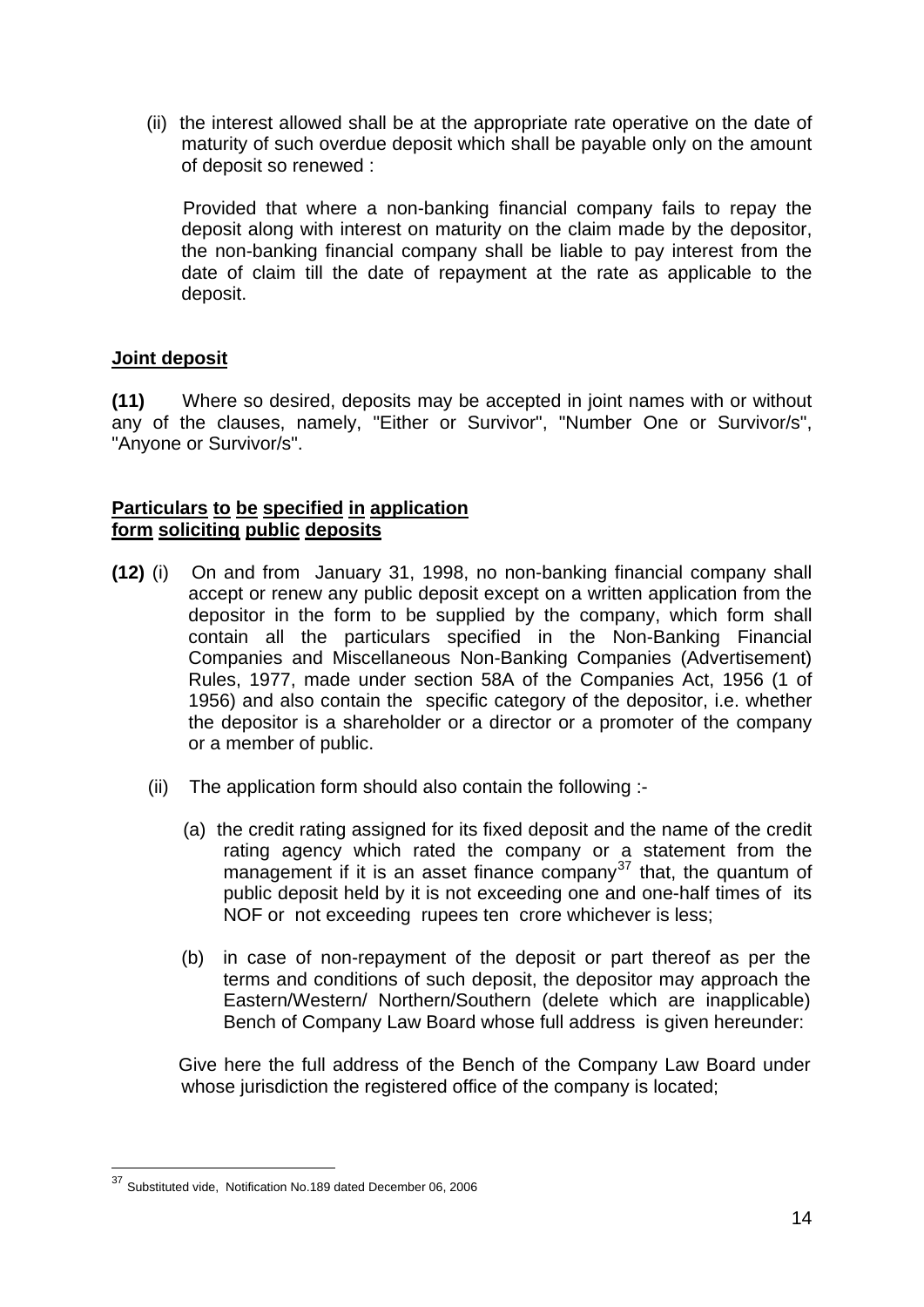- (c) in case of any deficiency of the company in servicing its deposit, the depositor may approach the National Consumers Disputes Redressal Forum, the State Level Consumers Disputes Redressal Forum or the District Level Consumers Disputes Redressal Forum for relief;
- (d) a statement that the financial position of the company as disclosed and the representations made in the application form are true and correct and that the company and its Board of Directors are responsible for the correctness and veracity thereof;
- (e) the financial activities of the company are regulated by the Reserve Bank of India. It must, however, be distinctly understood that Reserve Bank of India does not undertake any responsibility for the financial soundness of the company or for the correctness of any of the statements or the representations made or opinions expressed by the company; and for repayment of deposit/discharge of liabilities by the company;
- (f) at the end of application form but before the signature of the depositor, the following verification clause by the depositor should be appended:

 "I have gone through the financials and other statements / particulars / representations furnished / made by the company and after careful consideration I am making the deposit with the company at my own risk and volition".

 $38$ [(g) the information relating to and the aggregate dues from the facilities, both fund and non-fund based, extended to, and the aggregate dues from companies in the same group or other entities or business ventures in which the directors and / or the non-banking financial company are holding substantial interest and the total amount of exposure to such entities.]

 $39$ [(iii) Every non-banking financial company shall obtain proper introduction of the new depositors before opening their accounts and accepting the deposits and keep on its record the evidence which it has relied upon for the purpose of such introduction.]

### **Advertisement and statement in lieu of advertisement:**

**(13)** (i) Every non-banking financial company soliciting public deposit shall comply with the provisions of the Non-Banking Financial Companies and Miscellaneous Non-Banking Companies (Advertisement) Rules, 1977 and shall also specify in every advertisement to be issued thereunder, the following :-

<sup>&</sup>lt;sup>38</sup> Inserted, vide Notification No.134 dated January 13, 2000

<span id="page-14-1"></span><span id="page-14-0"></span><sup>39</sup> Inserted, vide Notification No.134 dated January 13, 2000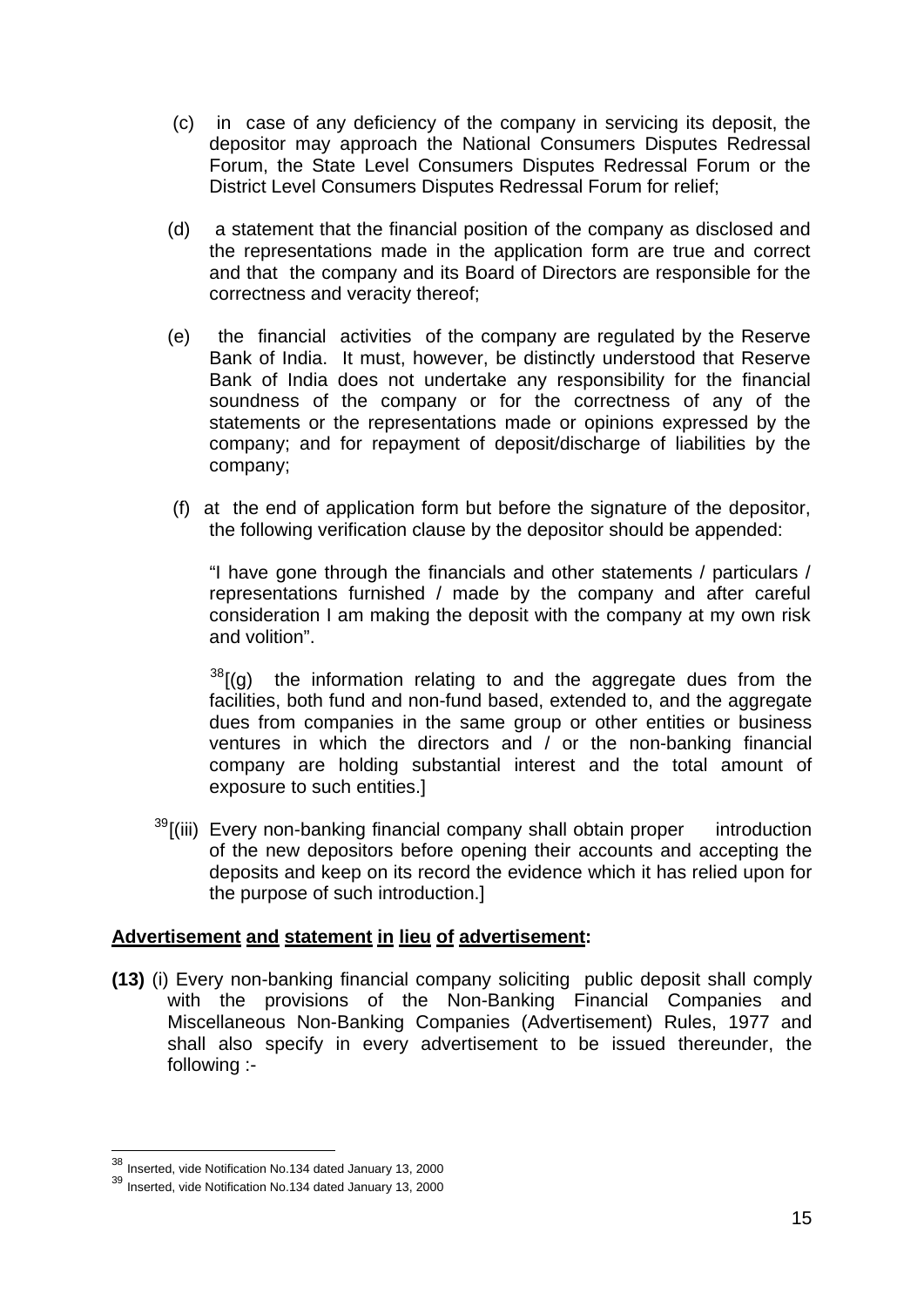- (a) the actual rate of return by way of interest, premium, bonus other advantage to the depositor;
- (b) the mode of repayment of deposit;
- (c) maturity period of deposit;
- (d) the interest payable on deposit;
- (e) the rate of interest which will be payable to the depositor in case the depositor withdraws the deposit prematurely;
- (f) the terms and conditions subject to which a deposit will be renewed;
- (g) any other special features relating to the terms and conditions subject to which the deposit is accepted/renewed;
- $40$ [(h) the information, relating to the aggregate dues (including the non-fund based facilities provided to) from companies in the same group or other entities or business ventures in which, the directors and/or the NBFC are holding substantial interest and the total amount of exposure to such entities; and]
- $41$ [(i) that the deposits solicited by it are not insured. ]

 $42$ [13 (i) (A) Where an NBFC displays any advertisement in electronic media such as TV, even without soliciting deposits, it should incorporate a caption/band in such advertisements indicating the following:

As regards deposit taking activity of the company, the viewers may refer to the advertisement in the newspaper/information furnished in the application form for soliciting public deposits;

The company is having a valid Certificate of Registration dated \_\_\_\_\_\_\_ issued by the Reserve Bank of India under section 45-IA of the Reserve Bank of India Act, 1934. However, the Reserve Bank of India does not accept any responsibility or guarantee about the present position as to the financial soundness of the company or for the correctness of any of the statements or representations made or opinions expressed by the company and for repayment of deposits/discharge of the liabilities by the company.]

- (ii) Where a non-banking financial company intends to accept public deposit without inviting or allowing or causing any other person to invite such deposit, it shall, before accepting such deposit, deliver to the Reserve Bank of India for record, a statement in lieu of advertisement containing all the particulars required to be included in the advertisement pursuant to the Non-Banking Financial Companies and Miscellaneous Non-Banking Companies (Advertisement) Rules, 1977 as also the particulars stated in clause (i) hereinabove, duly signed in the manner provided in the aforesaid Rules.
- (iii) A statement delivered under clause (ii) above shall be valid till the expiry of six months from the date of closure of the financial year in which it is so delivered or until the date on which the balance sheet is laid before the

<sup>&</sup>lt;sup>40</sup> Inserted, vide Notification No.127 dated December 18, 1998

<span id="page-15-1"></span><span id="page-15-0"></span><sup>41</sup> Inserted, vide Notification No.159 dated October 1, 2002

<span id="page-15-2"></span><sup>42</sup> Inserted, vide Notification No.194 dated April 4, 2007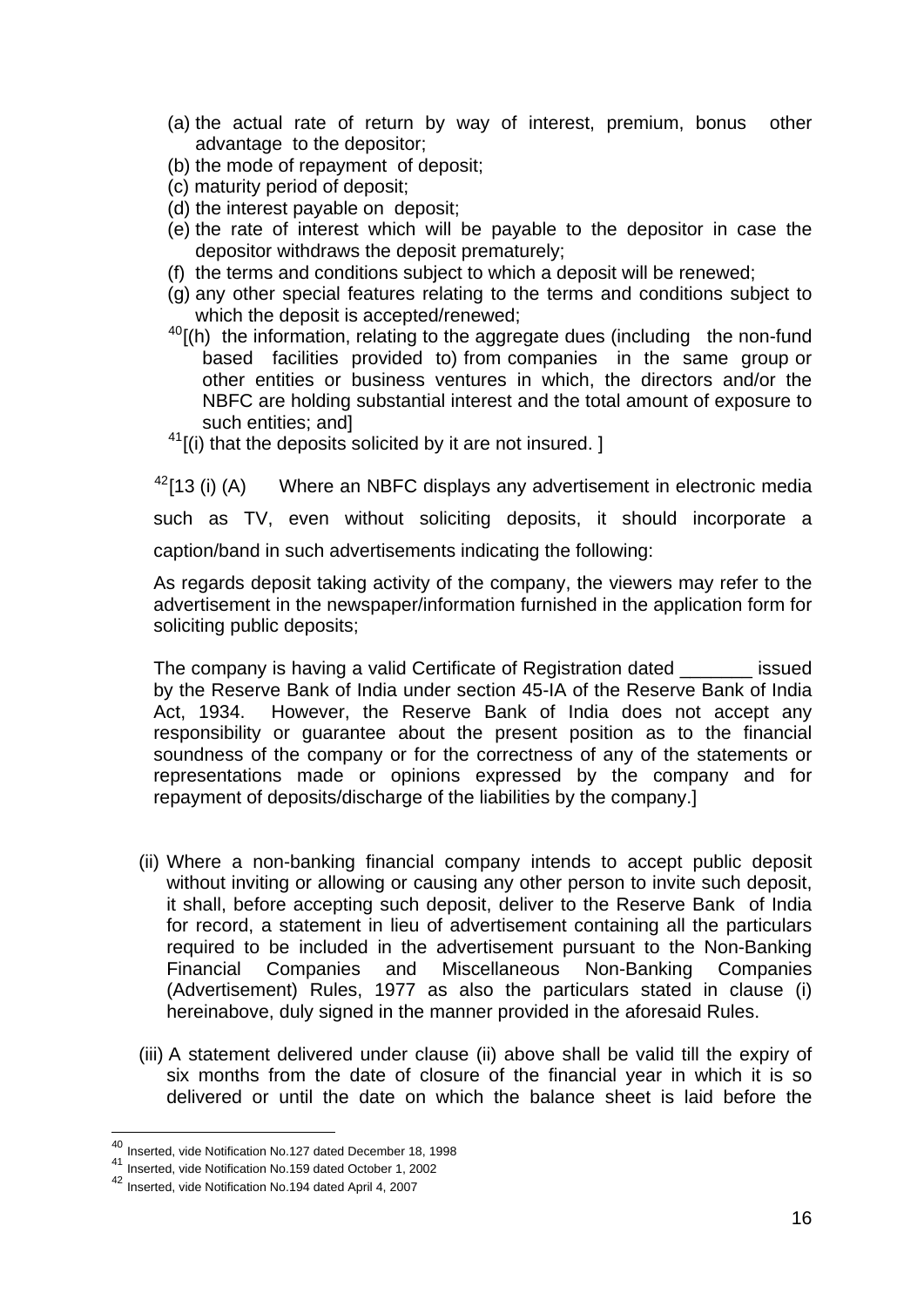company in general meeting or where the annual general meeting for any year has not been held, the latest day on which that meeting should have been held in accordance with the provisions of the Companies Act, 1956 (1 of 1956), whichever is earlier, and a fresh statement shall be delivered after the expiry of the validity of the statement, in each succeeding financial year before accepting public deposit in that financial year.

### **General provisions regarding repayment of public deposit**

<sup>[43](#page-16-0)</sup>[On and from October 5, 2004]

#### **Minimum lock- in period and Repayment in the event of death of the depositor**

**(14)**(i) No non-banking financial company shall grant any loan against a public deposit or make premature repayment of a public deposit within a period of three months (lock-in period) from the date of its acceptance:

Provided that in the event of death of a depositor, a non-banking financial company may repay the public deposit prematurely, even within the lock  $-$  in period, to the surviving depositor/s in the case of joint holding with survivor clause, or to the nominee or the legal heir/s of the deceased depositor, on the request of the surviving depositor/s/nominee/legal heir, and only against submission of proof of death, to the satisfaction of the company.

#### **Repayment of public deposits by a non-banking financial company not being a problem non-banking financial company**

(ii) Subject to the provisions contained in sub-paragraph (i), a non-banking financial company not being a problem Non-Banking Financial Company may,

(a) with effect from October 5, 2004, permit premature repayment of a public deposit at its sole discretion:

Provided that in the case of a deposit accepted prior to the aforesaid date, such non-banking financial company may, if so permitted by the terms and conditions of acceptance of such deposit, repay it prematurely at the request of the depositor, after the expiry of three months from the date of deposit;

(b) grant a loan up to seventy-five percent of the amount of public deposit to a depositor after the expiry of three months from the date of deposit at a rate of interest two percentage points above the interest rate payable on the deposit.

<span id="page-16-0"></span><sup>&</sup>lt;sup>43</sup> Substituted, vide Notification No.179 dated October 5, 2004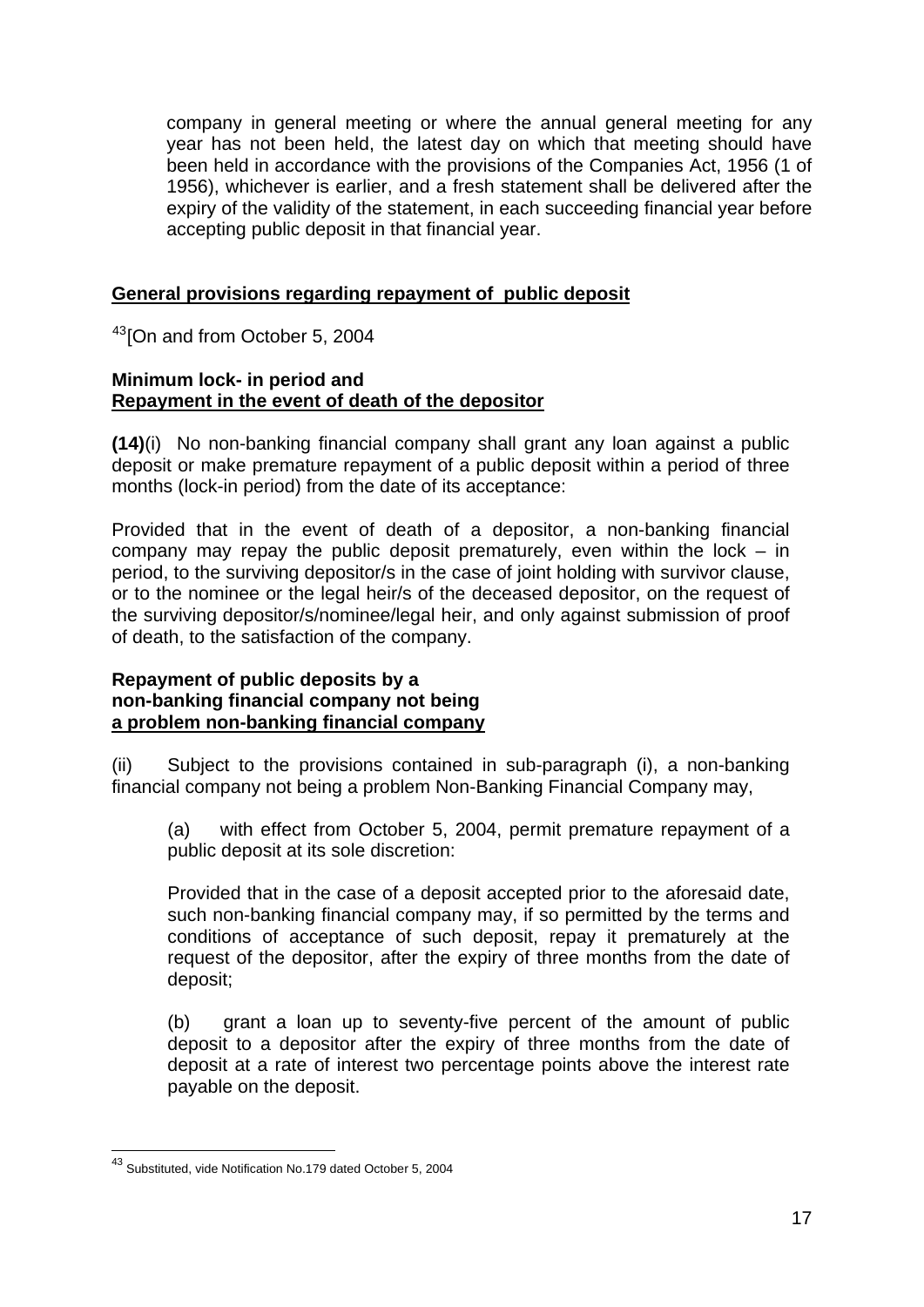### **Repayment of public deposits by a problem non-banking financial company**

(iii) Subject to the provisions contained in sub-paragraph (i), in order to enable a depositor to meet expenses of an emergent nature, a problem non-banking financial company may make premature repayment of, or grant a loan against, a public deposit in the following cases only, namely:

- (a) repay a tiny deposit in entirety or repay any other public deposit up to an amount not exceeding Rs. 10,000/-; or
- (b) grant a loan against a tiny deposit or up to an amount not exceeding Rs. 10,000/- against any other deposit, at a rate of interest two percentage points above the interest rate payable on the deposit.

## **[44](#page-17-0)[Clubbing of deposits by a problem non-banking financial company**

(iv) All deposit accounts standing to the credit of sole/first named depositor in the same capacity shall be clubbed and treated as one deposit account for the purpose of premature repayment or grant of loan by a problem non-banking financial company;

**Provided** that this clause shall not apply to premature repayment in the event of death of depositor as provided in sub-paragraph (i).]

## **Rate of interest on premature repayment of public deposits**

(v) Where a non-banking financial company, whether at its sole discretion or at the request of the depositor, as the case may be, repays a public deposit after three months from the date of its acceptance, but before its maturity (including premature repayment in the case of death of the depositor), it shall pay interest at the following rates:

<span id="page-17-0"></span><sup>1</sup> <sup>44</sup> Inserted vide Notification No. DNBS. 182/CGM (PK) - 2005 dated December 9, 2005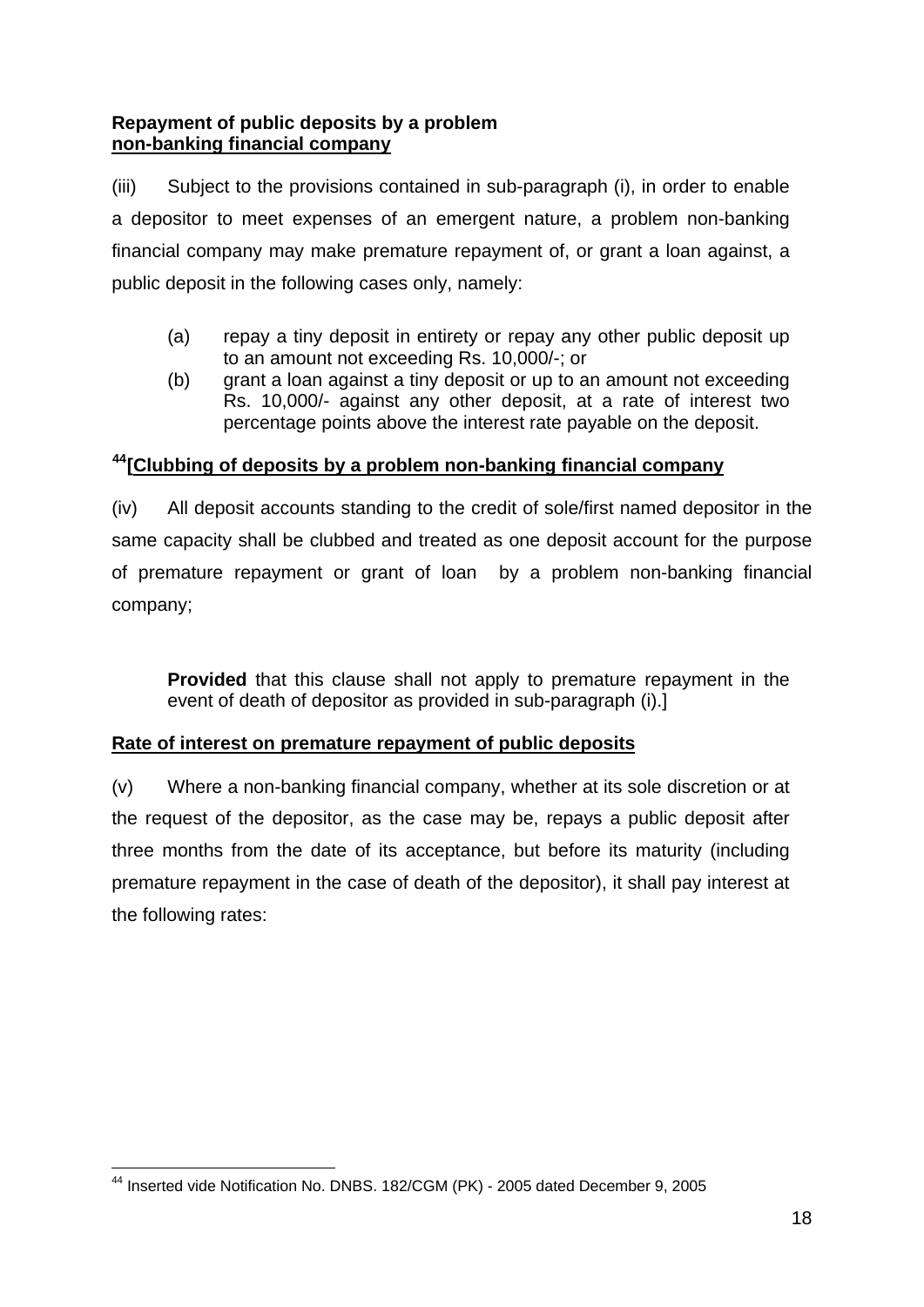| After 3 months but<br>before 6 months                | No interest                                                                                                                                                                                                                                                                                                                                          |
|------------------------------------------------------|------------------------------------------------------------------------------------------------------------------------------------------------------------------------------------------------------------------------------------------------------------------------------------------------------------------------------------------------------|
| After 6 months but<br>before the date of<br>maturity | The interest payable shall be 2 per cent lower<br>than the interest rate applicable to a public<br>deposit for the period for which the public<br>deposit has run or if no rate has been specified<br>for that period, then 3 per cent lower than the<br>minimum rate at which public deposits are<br>accepted by the non-banking financial company. |

**Explanation**: For the purpose of this paragraph,

(a) `problem non-banking financial company' means a non-banking financial company which -

(i) has refused or failed to meet within five working days any lawful demand for repayment of the matured public deposits ; or

(ii) intimates the CLB under section 58AA of the Companies Act, 1956, about its default to a small depositor in repayment of any public deposit or part thereof or any interest thereupon; or

(iii) approaches the Bank for withdrawal of the liquid asset securities to meet its deposit obligations; or

(iv) approaches the Bank for any relief or relaxation or exemption from the provisions of Non-Banking Financial Companies Acceptance of Public Deposits (Reserve Bank) Directions, 1998 or from that of Prudential Norms for avoiding default in meeting public deposit or other obligations; or

(v) has been identified by the Bank to be a problem non-banking financial company either suo moto or based on the complaints from the depositors about non-repayment of public deposits or on complaints from the company's lenders about non-payment of dues.

(b) 'tiny deposit' means the aggregate amount of public deposits not exceeding Rs. 10,000/- standing in the name of the sole or the first named depositor in the same capacity in all the branches of the non-banking financial company."]

## **Furnishing of receipt to depositor**

**15)**(i) Every non-banking financial company shall furnish to every depositor or his agent or group of joint depositors, a receipt for every amount received by the company by way of deposit.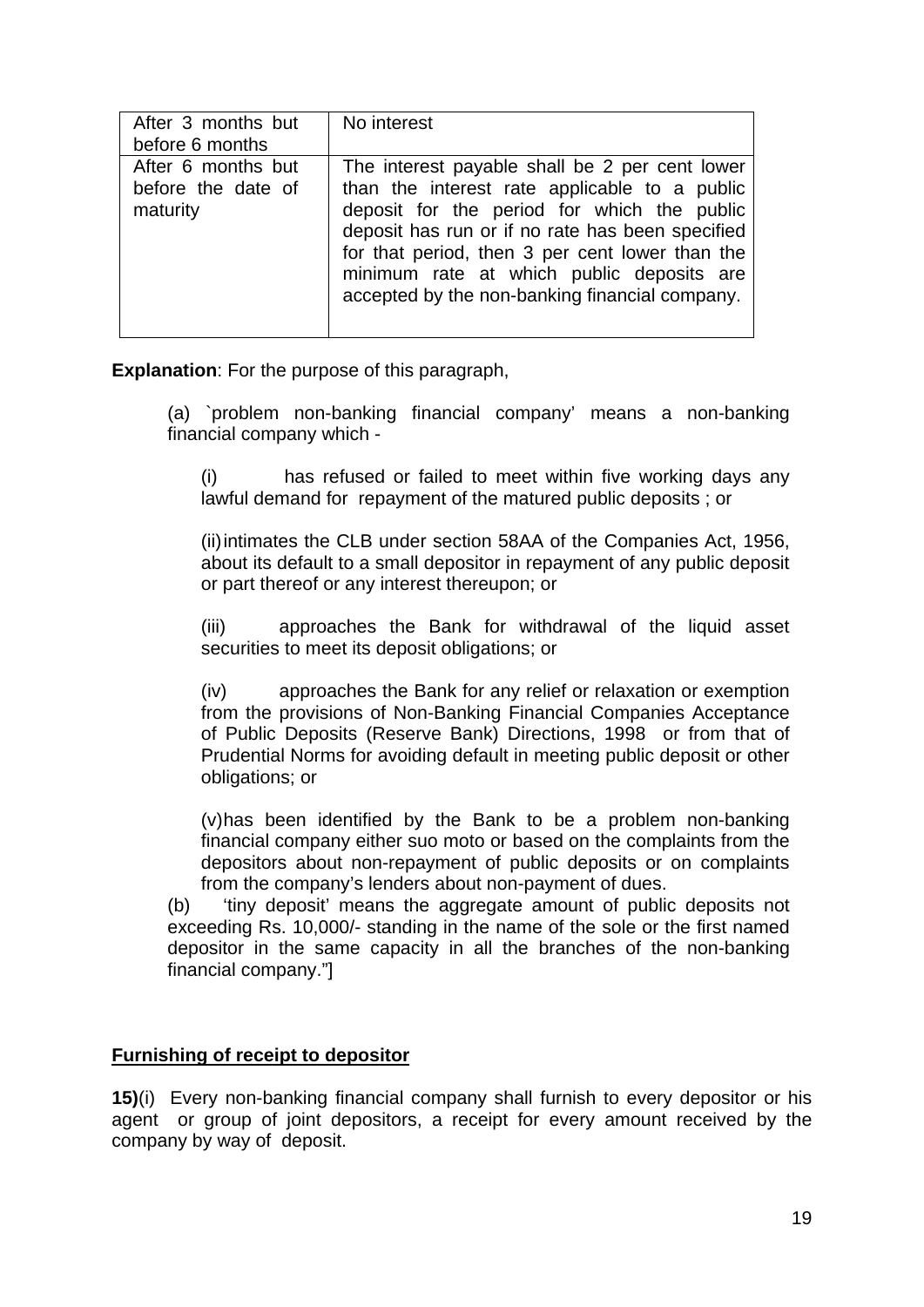(ii) The said receipt shall be duly signed by an officer authorised by the company in that behalf and shall state the date of deposit, the name of the depositor, the amount in words and figures received by the company by way of deposit, rate of interest payable thereon and the date on which the deposit is repayable :

 Provided that, if such receipts pertain to instalments subsequent to the first instalment of a recurring deposit it may contain only name of the depositor and date and amount of deposit.

## **Register of deposit**

- (**16**)(i) Every non-banking financial company shall keep one or more registers in respect of all deposits in which shall be entered separately in the case of each depositor the following particulars, namely -
	- (a) name and address of the depositor,
	- (b) date and amount of each deposit,
	- (c) duration and the due date of each deposit,
	- (d) date and amount of accrued interest or premium on each deposit,
	- (e) date of claim made by the depositor,

(f) date and amount of each repayment, whether of principal, interest or premium,

- (g) the reasons for delay in repayment beyond five working days and
- (h) any other particulars relating to the deposit.
- (ii) The register or registers aforesaid shall be kept at each branch in respect of the deposit accounts opened by that branch of the company and a consolidated register for all the branches taken together at the registered office of the company and shall be preserved in good order for a period of not less than eight calendar years following the financial year in which the latest entry is made of the repayment or renewal of any deposit of which particulars are contained in the register:

 Provided that, if the company keeps the books of account referred to in subsection (1) of section 209 of the Companies Act, 1956 (1 of 1956) at any place other than its registered office in accordance with the proviso to that sub-section, it shall be deemed to be sufficient compliance with this clause if the register aforesaid is kept at such other place, subject to the condition that the company delivers to the Reserve Bank of India a copy of the notice filed with the Registrar of Companies under the proviso to the said sub-section within seven days of such filing.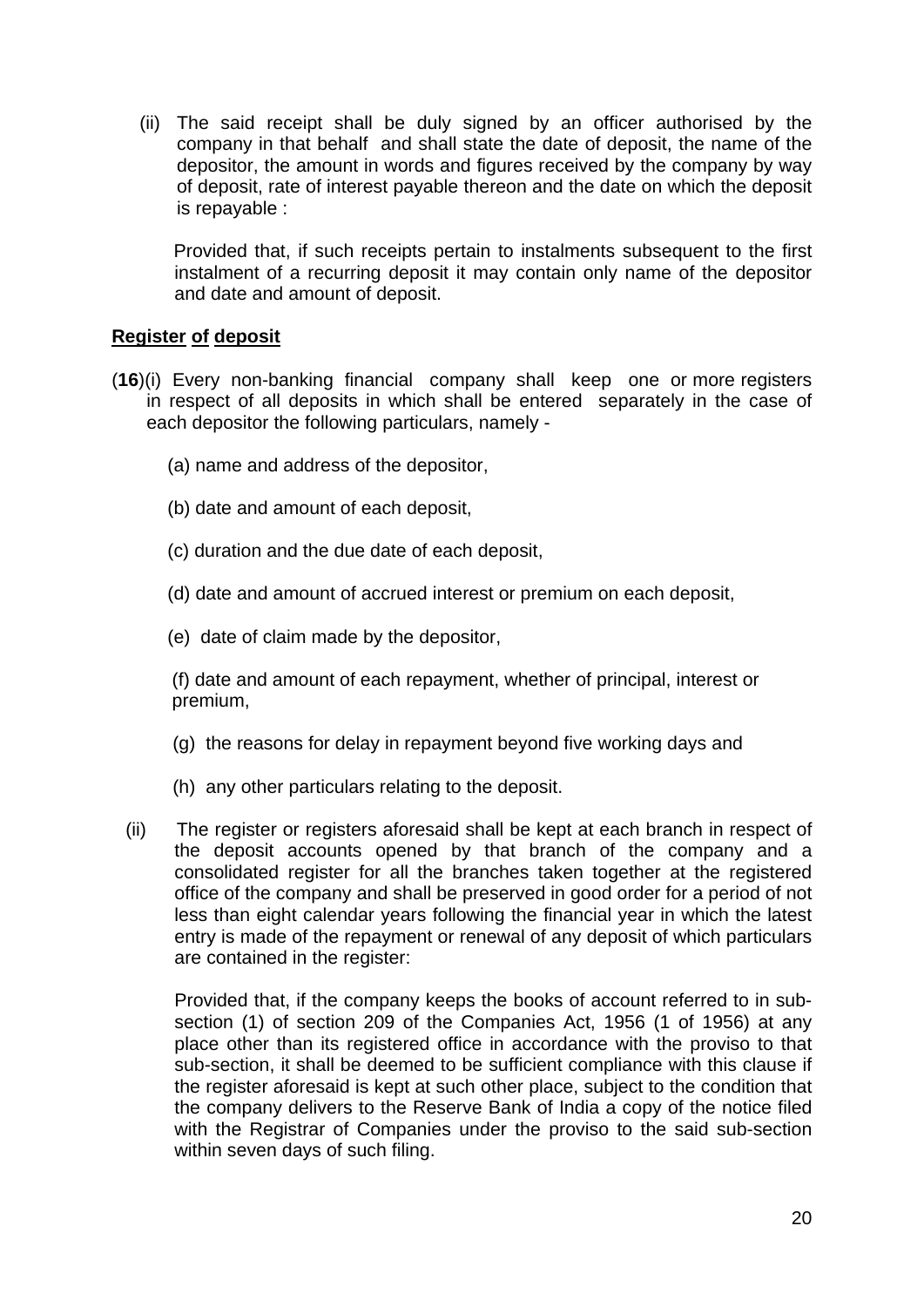## [45](#page-20-0)**[4A. Branches and appointment of agents to collect deposits**

its credit rating is AA or above

On and from January 13, 2000, no non-banking financial company shall open its branch or appoint agents to collect deposits except as provided hereunder :

(i) a non-banking financial company having the certificate of registration issued under section 45-IA of the Reserve Bank of India Act, 1934 (2 of 1934) and otherwise entitled to accept public deposits as per paragraph 4(4) of these Directions, may open its branch or appoint agents if its

|     | (a) NOF is up to Rs. 50 crore     | Within the State where<br>its registered office<br>is situated; and |
|-----|-----------------------------------|---------------------------------------------------------------------|
| (b) | NOF is more than Rs. 50 crore and | Anywhere in India                                                   |

- (ii) (a) for the purpose of opening a branch, a non-banking financial company shall notify to the Reserve Bank of its intention to open the proposed branch;
	- (b) on receipt of such advice, the Reserve Bank may, on being satisfied that in the public interest or in the interest of the concerned non-banking financial company or for any other relevant reasons to be recorded, reject the proposal and communicate the same to the non-banking financial company;
	- (c) if no advice of rejection of the proposal under (b) above is communicated by the Reserve Bank within 30 days from the receipt of such advice, the non-banking financial company may proceed with its proposal.

## **4B Closure of branches**

 No non-banking financial company shall close its branch/office without publishing such intention in any one national level newspaper and in one vernacular newspaper in circulation in the relevant place and without advising Reserve Bank of India, before ninety days of the proposed closure**]**.

<span id="page-20-0"></span><sup>&</sup>lt;sup>45</sup> Inserted, vide Notification No.134 dated January 13, 2000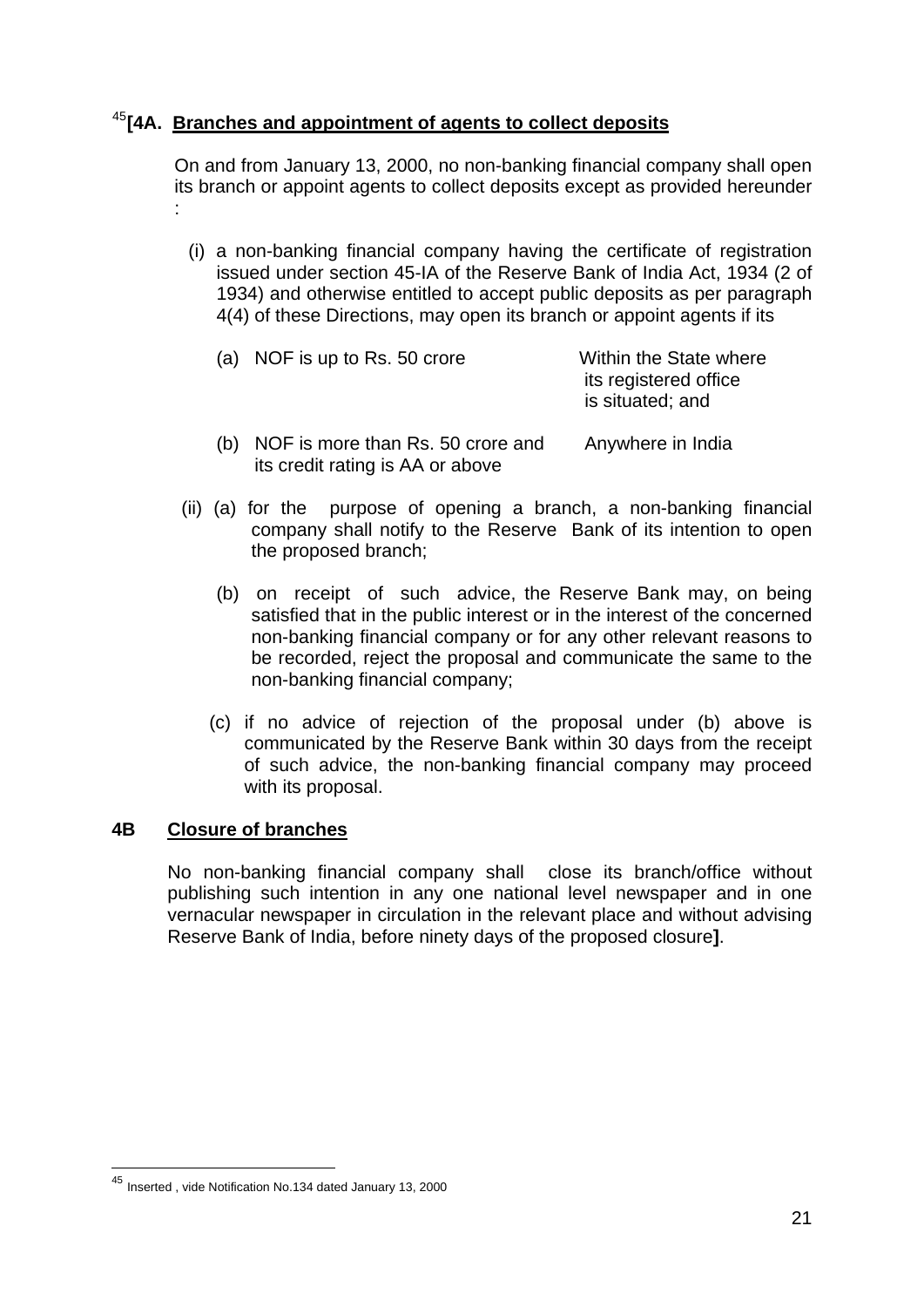## **PART III - SPECIAL PROVISIONS**

### **Information to be included in the Board's report**

**5. (1)** In every report of the Board of Directors laid before the company in a general meeting under sub-section (1) of section 217 of the Companies Act, 1956 (1 of 1956), there shall be included in the case of a non-banking financial company, the following particulars or information, namely :-

- (i) the total number of accounts of public deposit of the company which have not been claimed by the depositors or not paid by the company after the date on which the deposit became due for repayment; and
- (ii) the total amounts due under such accounts remaining unclaimed or unpaid beyond the dates referred to in clause (i) as aforesaid.

**(2)** The said particulars or information shall be furnished with reference to the position as on the last day of the financial year to which the report relates and if the amounts remaining unclaimed or undisbursed as referred to in clause (ii) of the preceding sub-paragraph exceed in the aggregate a sum of rupees five lakhs, there shall also be included in the report a statement on the steps taken or proposed to be taken by the Board of Directors for the repayment of the amounts due to the depositors remaining unclaimed or undisbursed.

### **Safe custody of approved securities**

[46](#page-21-0)[**6**. (1) every non-banking financial company shall -

- (i) open a Constituent's Subsidiary General Ledger (CSGL) account with a scheduled commercial bank, or the Stock Holding Corporation of India Ltd. (SHCIL) or a dematerialized account with a depository through a depository participant registered with the Securities and Exchange Board of India and keep the unencumbered approved securities required to be maintained by it in pursuance of Section 45-IB of the Reserve Bank of India Act, 1934 (2 of 1934) and the Notification No. DFC.121/ ED(G)-98 dated January 31, 1998 in such CSGL account or dematerialised account;
- (ii) designate one of the scheduled commercial banks, in the place where the registered office of the non-banking financial company is situated, as its designated banker and entrust, in physical form, to such bank or the SHCIL the unencumbered term deposits in any scheduled commercial bank maintained by it in pursuance of Notification No. DFC.121/ED(G)-98 dated January 31, 1998 and such unencumbered approved securities which have not been dematerialised;

<span id="page-21-0"></span><sup>46</sup>Substituted , vide Notification No.159 dated October 1, 2002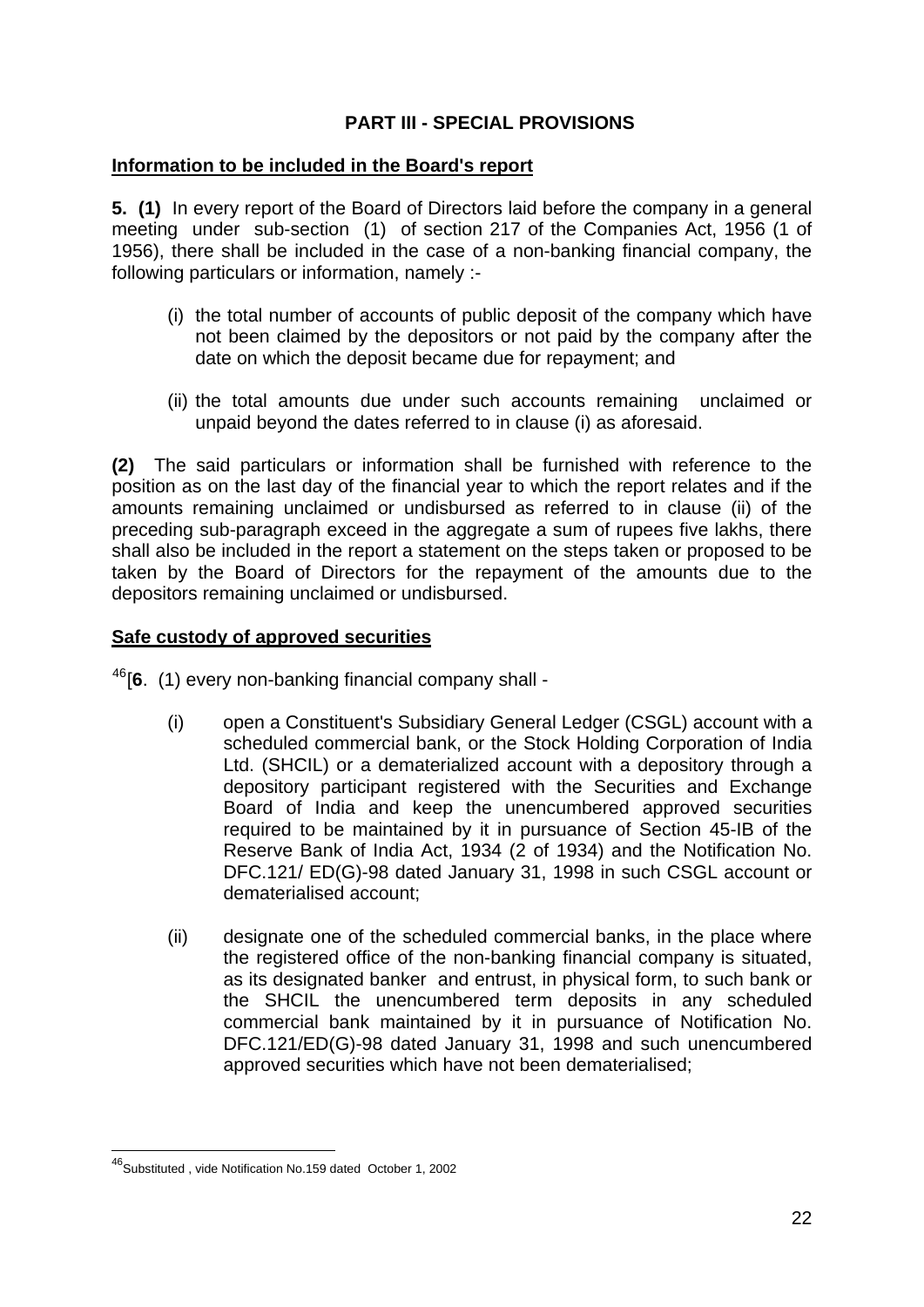and intimate the name and address of such scheduled commercial bank where it has opened its CSGL account or has held the securities in physical form, or the location of the SHCIL where it has opened its CSGL account or has held the securities in physical form or the depository (and the depository participant) where it has held its dematerialised account, in writing, to the Regional Office of the Reserve Bank of India under whose jurisdiction the registered office of the company is situated, as specified in Second Schedule hereto:

Provided that where a non-banking financial company intends to entrust the securities specified in clause (ii) above with the designated banker or SHCIL, at a place other than the place at which its registered office is located, it may do so with the prior approval, in writing, of the Regional Office of the Reserve Bank of India under whose jurisdiction the registered office of the company is situated, as specified in Second Schedule hereto:]

<sup>[47](#page-22-0)</sup> [Provided further that the government securities held in the said CSGL account or dematerialised account, shall not be traded, either by entering into ready forward contracts, including reverse ready forward contracts, or otherwise, except, by following the procedure and to the extent, as hereinafter specified.]

 $48$ [(2) The securities mentioned in sub-paragraph (1) above shall continue to be kept as specified therein for the benefit of the depositors and shall not be withdrawn or encashed or otherwise dealt with by the non-banking financial company except for repayment to the depositors with the prior approval of Reserve Bank of India :

Provided that,

- (i) a non-banking financial company may withdraw a portion of such securities in proportion to the reduction of its public deposits duly certified to that effect by its auditor;
- (ii) where the non-banking financial company intends to substitute such securities kept in physical form, it may do so by entrusting securities of equal value to the designated bank or SHCIL before such withdrawal; and]
- (iii)  $49$ [ the market value of these securities shall, at no point of time, be less than the percentage of public deposits as specified in Notification No.DFC.121/ED(G)-98 dated January 31, 1998.]
- $50$ [(3) Where the non-banking financial company intends to trade, either by entering into ready forward contracts, including reverse ready forward contracts, or

<span id="page-22-0"></span><sup>47</sup> Inserted, vide Notification No.170 dated July 31, 2003

<span id="page-22-1"></span><sup>48</sup> Substituted, vide Notification No.159 dated October 1, 2002

<span id="page-22-2"></span><sup>49</sup> Clause (iii) deleted and clause (iv) renumbered, vide Notification No. 170 dated July 31, 2003

<span id="page-22-3"></span><sup>50</sup> Inserted, vide Notification No.170 dated December July 31, 2003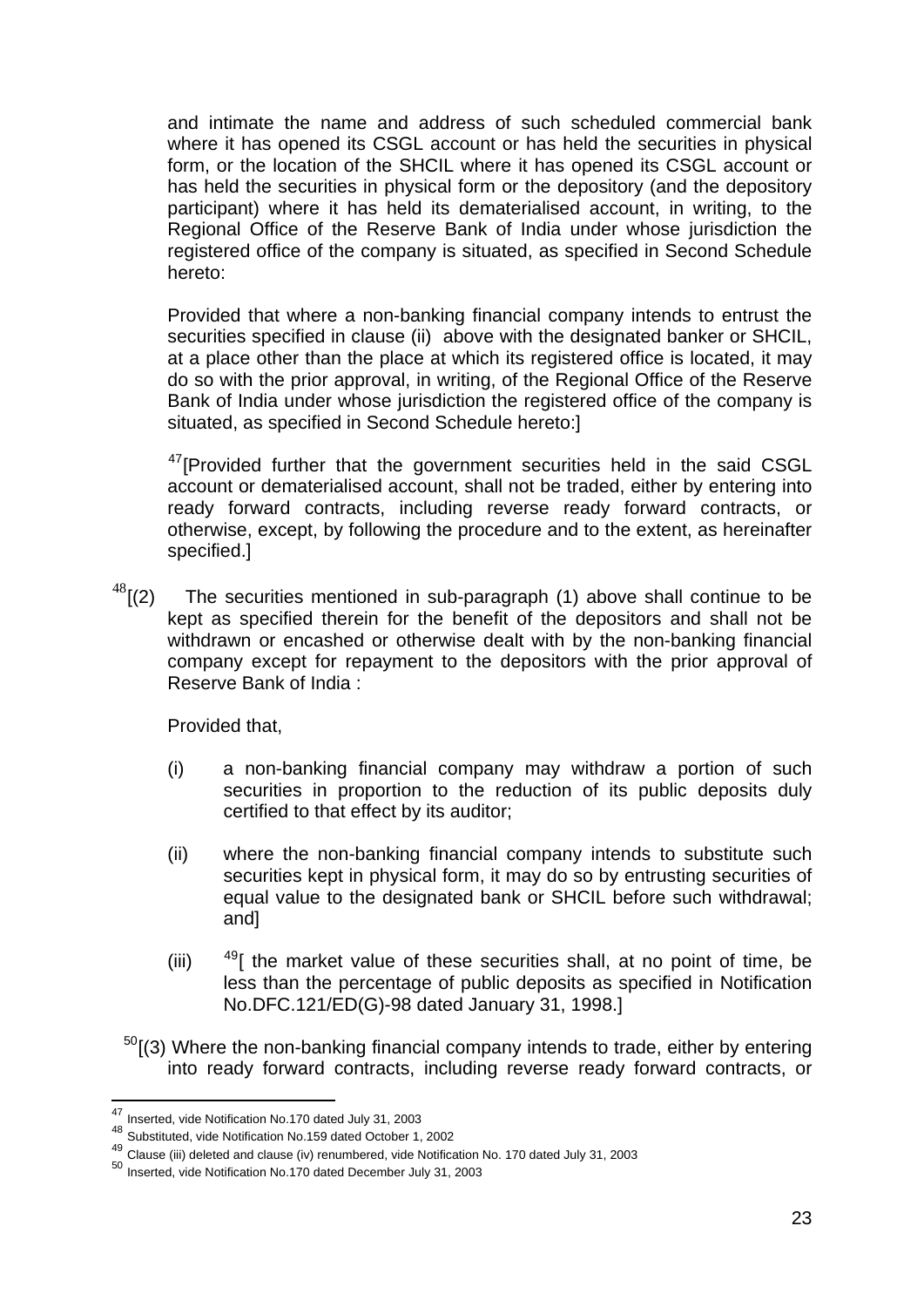otherwise, in the government securities that are held in excess of the requirement under Section 45-IB of the Act and Notification No. DFC. 121/ED (G)-98 dated January 31, 1998, the same may be undertaken by opening a separate CSGL or dematerialised account for keeping such excess government securities.]

### **Employees Security Deposit**

7. A non-banking financial company receiving any amount in the ordinary course of its business as security deposit from any of its employees for due performance of his duties shall keep such amount in an account with a scheduled commercial bank or in a post office in the joint names of the employee and the company on the conditions that -

- (1) it shall not withdraw the amount without the consent in writing of the employee; and
- **(2)** the amount shall be repayable to the employee along with interest payable on such deposit account unless such amount or any part thereof is liable to be appropriated by the company for the failure on the part of the employee for due performance of his duties.

### **Copies of balance sheet and accounts together with the Directors' report, auditors' report, notes on accounts and returns to be furnished to the Reserve Bank**

**8. (1)** Every non-banking financial company accepting/holding public deposit shall deliver to the Reserve Bank of India an audited balance sheet as on the last date of each financial year and an audited profit and loss account in respect of that year as passed by the company in general meeting together with a copy of the report of the Board of Directors laid before the company in such meeting in terms of section 217(1) of the Companies Act, 1956 (1 of 1956) within fifteen days of such meeting as also a copy of the report and the notes on accounts furnished by its Auditor.

### **Provision for submitting Auditor's Certificate**

 **(2)** Every non-banking financial company holding/accepting public deposits shall furnish to the Reserve Bank of India along with a copy of the audited balance sheet as provided in sub-paragraph (1) above, a copy of the Auditor's report to the Board of Directors and a certificate from its auditor, to the effect that the full amount of liabilities to the depositors of the company, including interest payable thereon, are properly reflected in the balance sheet, and that the company is in a position to meet the amount of such liabilities to the depositors.

## **Returns to be submitted to the Reserve Bank of India**

 **(3)** Every non-banking financial company holding/accepting public deposits shall submit to the Reserve Bank of India a return furnishing the information specified in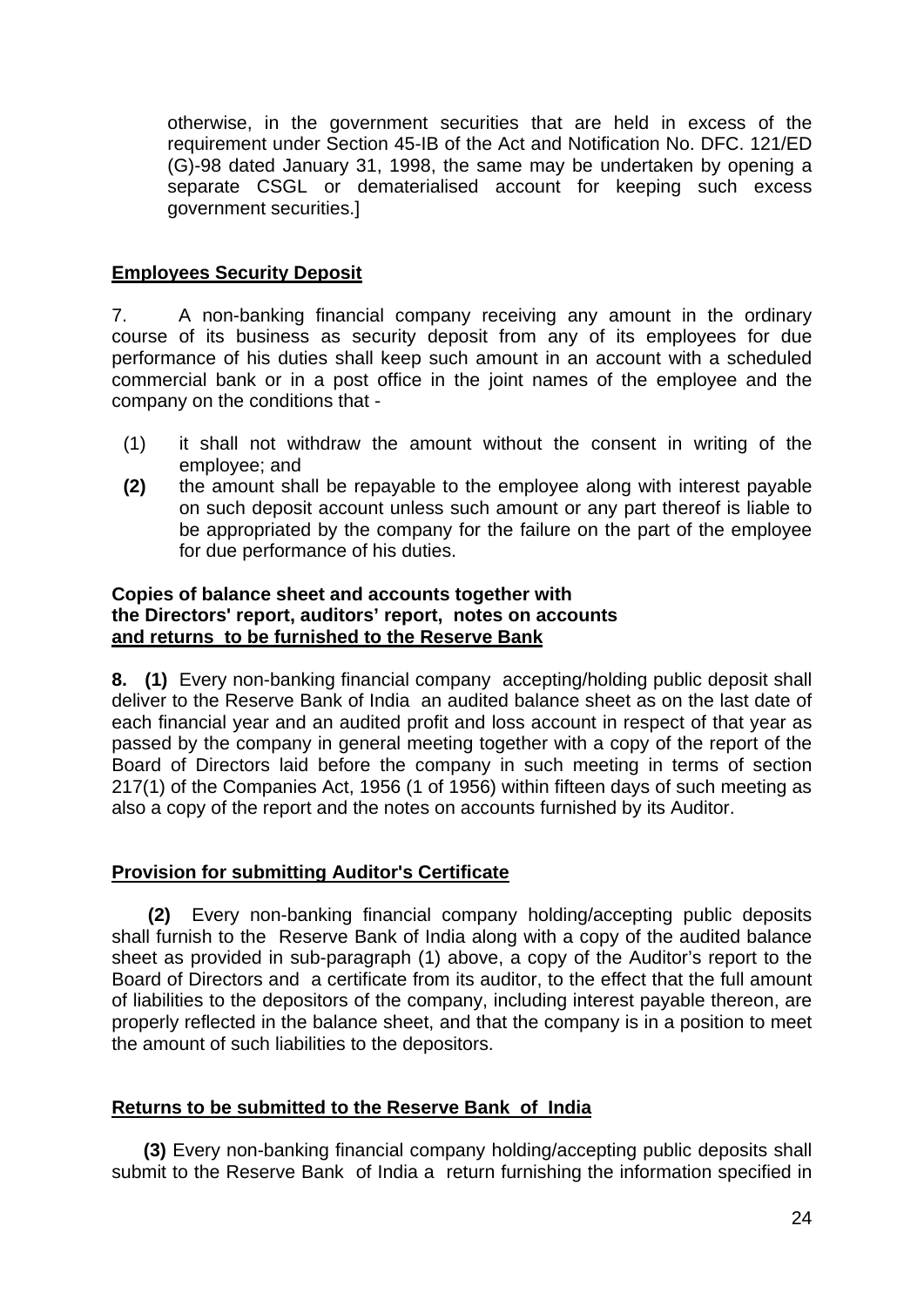the First Schedule hereto, with reference to its financial position as on the date specified in the said Schedule.

 *[51](#page-24-0)*"provided that with effect from June 30, 2011 such return shall be submitted quarterly online in the format available on [https://cosmos.rbi.org.in](https://cosmos.rbi.org.in/) , within a period of 15 days from the close of the quarter."

 (**4**) Every non-banking financial company shall, not later than one month from the occurrence of any change in the following matters, shall intimate to the Reserve Bank of India:

- (i) the complete postal address, telephone number/s and fax number/s of the registered/corporate office;
- (ii) the names and residential addresses of the directors of the company;
- (iii) the names and the official designations of its principal officers;
- (iv) the specimen signatures of the officers authorised to sign on behalf of the company; and
- (v) the names and office address of the auditors of the company.

#### **Balance sheet, returns, etc. to be submitted to the Department of Non-Banking Supervision**

 **(5)** Any balance sheets, returns or information or intimation or statement required to be submitted or furnished to the Reserve Bank of India in pursuance of these directions shall be submitted or furnished to the Regional Office of the Department of Non-Banking Supervision of the Reserve Bank of India within whose jurisdiction the registered office of the company is situated, as specified in the Second Schedule hereto.

### **Non-applicability of the Directions to certain types of non-banking financial companies**

- **9.** Nothing contained in paragraphs 4 to 8 of these directions shall be applicable to:
	- **(1)** an insurance company holding a valid certificate of registration issued under section 3 of the Insurance Act, 1938 (IV of 1938), or a stock exchange notified under section 4 of the Securities Contracts (Regulation) Act, 1956 (42 of 1956), or a stock broking company defined in section 12 of the Securities and Exchange Board of India Act, 1992 (15 of 1992);
	- **(2)** a loan company, an investment company, an asset finance company<sup>[52](#page-24-1)</sup> not accepting/holding any public deposit:

<span id="page-24-0"></span><sup>1</sup> <sup>51</sup> Inserted vide NOTIFICATION NO. DNBS.230 / CGM (US)-2011 Dated September 22, 2011

<span id="page-24-1"></span><sup>52</sup> Substituted vide Notification No.189 dated December 06, 2006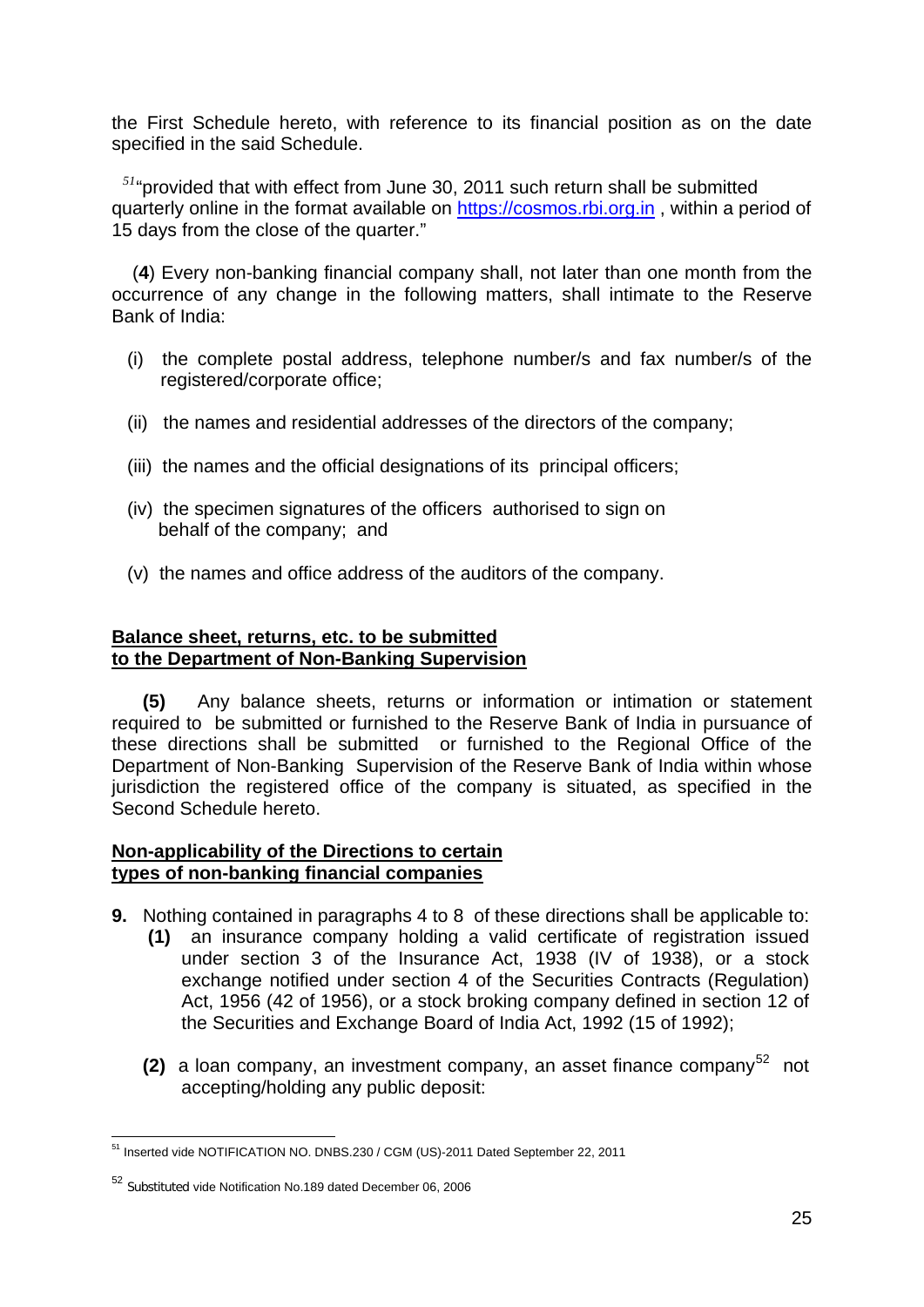Provided that the company passes in the meeting of its board of directors within thirty days of the issue of these directions and thereafter within thirty days of the commencement of the next financial year and each subsequent financial year, a resolution to the effect that the company has neither accepted public deposit nor would accept any public deposit during the year.

- **(3)** an investment company,
- (i) which has acquired shares/securities of its own group/holding/ subsidiary companies only and such acquisition is not less than ninety per cent of its total assets at any point of time;
- (ii) which does not trade in such shares/securities; and
- (iii) which does not accept/hold any public deposit :

 Provided that the company passes in the meeting of its board of directors within thirty days of the issue of these directions and thereafter within thirty days of the commencement of each subsequent financial year a resolution to the effect that the company has invested or would invest/hold its investments in the shares/securities of its group/holding/subsidiary companies of not less than 90 per cent of its assets and (name of each company to be specified), that it would not trade in such shares/securities and that it has neither accepted nor would accept any public deposit during the year.

**[53](#page-25-0)[9A** Nothing contained in paragraphs 4 to 7 shall apply to an NBFC being a Government company as defined under section 617 of the Companies Act, 1956 (1 of 1956). **]**

## **Exemptions**

**10.** The Reserve Bank of India may, if it considers necessary for avoiding any hardship or for any other just and sufficient reason, grant extension of time to comply with or exempt any company or class of companies from all or any of the provisions of these directions either generally or for any specified period subject to such conditions as the Reserve Bank of India may impose.

### **Saving of action taken or that may be taken for contravention of the Non-Banking Financial Companies (Reserve Bank) Directions, 1998**

**11.** It is hereby clarified that the supersession of the Non-Banking Financial Companies (Reserve Bank) Directions, 1998 contained in Notification No.DFC.114/DG (SPT)-98 dated January 2, 1998 shall not in any way affect -

(i) any right, obligation or liability acquired, accrued or incurred thereunder;

<span id="page-25-0"></span><sup>1</sup> <sup>53</sup> Inserted vide, Notification No. 134 dated January 13, 2000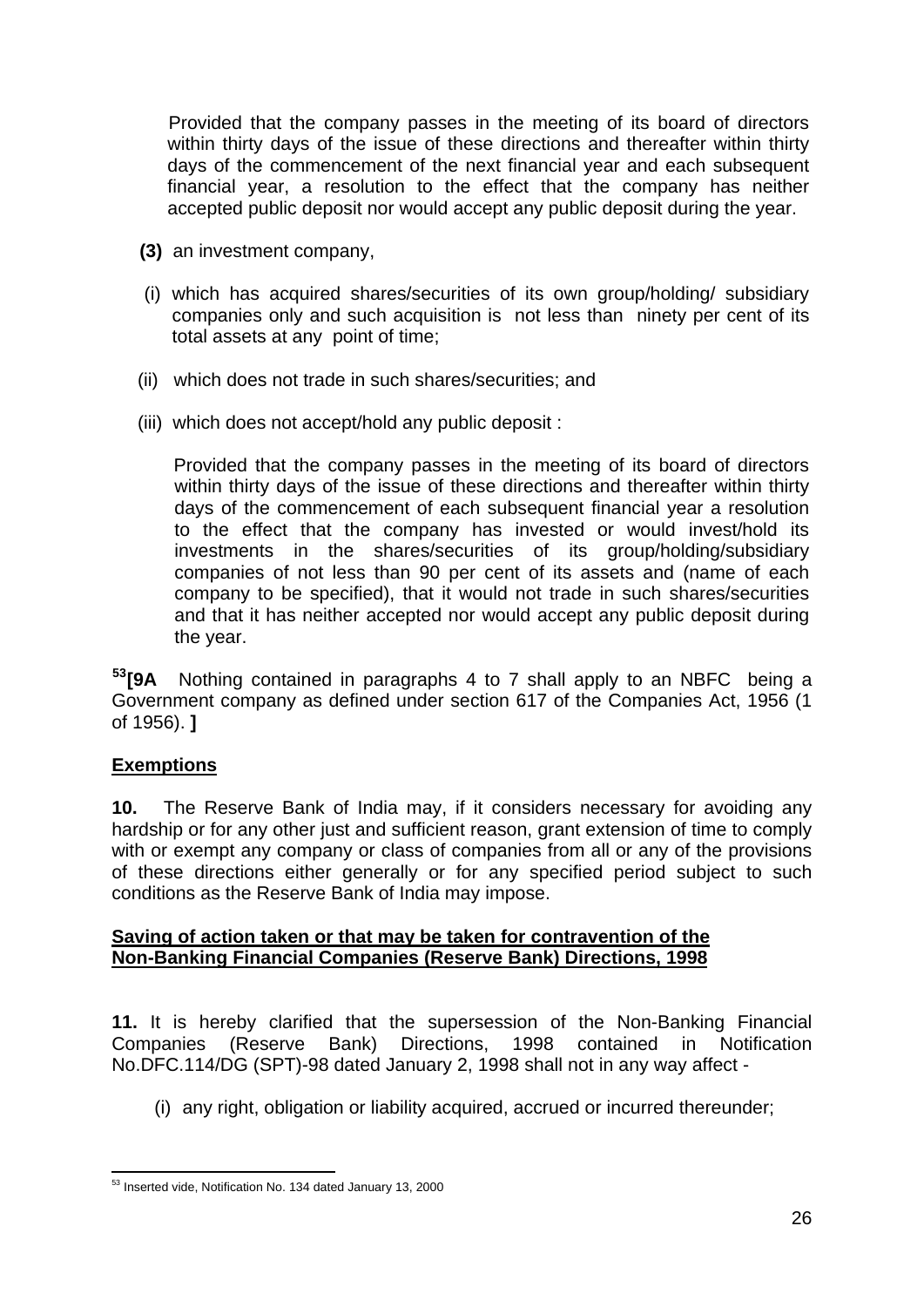- (ii) any penalty, forfeiture or punishment incurred or suffered in respect of any contravention committed thereunder; and
- (iii) any investigation, legal proceeding or action in respect of any such right, privilege, obligation, liability, penalty, forfeiture or punishment taken or arising under the said directions,

and any such investigation, legal proceeding or action may be instituted, continued, or enforced and any such penalty, forfeiture or punishment may be imposed as if those directions had not been superseded.

### **Applicability of the directions to companies other than those mentioned in paragraph 2(1)**

**12.** The provisions of these directions, as in force for the time being, shall apply to or in relation to every company which is a financial institution but does not belong to any of the categories of the companies mentioned in sub- paragraph (1) of paragraph 2 of these directions or is not a miscellaneous non-banking company within the meaning of the Miscellaneous Non-Banking Companies (Reserve Bank) Directions, 1977 or is not a residuary non-banking company within the meaning of Residuary Non-Banking Companies (Reserve Bank) Directions, 1987 as they apply to or in relation to a loan company.

Sd/-

(S.P. TALWAR) DEPUTY GOVERNOR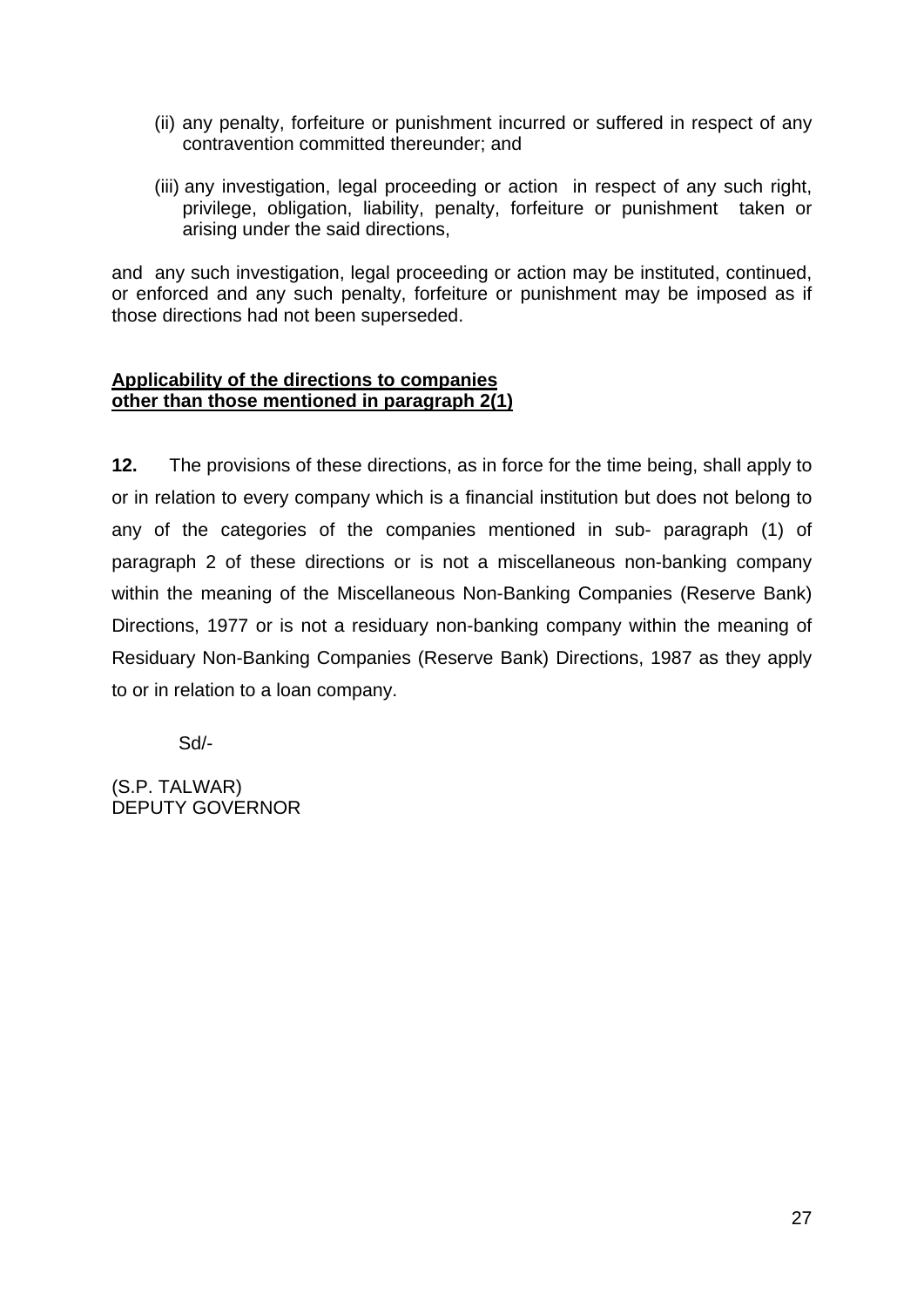### **Second Schedule**

( Please see paragraph 6(1) of the Directions )

Area under the jurisdiction of each Regional Office of the

RESERVE BANK OF INDIA Name and address of the Area under jurisdiction **Office** 

1. Ahmedabad Regional Office, State of Gujarat and Union La Gajjar Chambers, Territories of Daman and Diu Ashram Road, and Dadra and Nagar Haveli Ahmedabad-380 009.

- 2. Bangalore Regional Office, State of Karnataka. 10-3-8, Nrupathunga Road, Bangalore-560 002.
- Hoshangabad Road, *Chhattisgarh* ] Post Box No.32, Bhopal-462 011.
- 4. Bhubaneswar Regional Office State of Orissa. PanditJawaharlal Nehru Marg, Post Bag No.16, Bhubaneswar-751 001.
- 5. <sup>[55](#page-27-1)</sup> [*Kolkata]* Regional Office, States of Sikkim, and West
- 6. Chandigarh Regional Office, States of Himachal Pradesh, 11, Central Vista, **Punjab and the Union** New Office Building Territory of Chandigarh. Opp. Telephone Bhavan, Sector 17, Chandigarh-160 017.
- Fort Glacis, Rajaji Salai, Territory of Pondicherry. Chennai-600 001.
- 8. Guwahati Regional Office, States of Arunachal Pradesh,

1

3. Bhopal Regional Office, [54](#page-27-0) [States of Madhya Pradesh *and*

15, Netaji Subhas Road, Bengal and the Union Territory<br><sup>56</sup>[*Kolkata*] 700 001. of Andaman and Nicobar Islanc [56](#page-27-2)[*Kolkata*] 700 001. of Andaman and Nicobar Islands

7. Chennai Regional Office, State of Tamil Nadu and Union

Station Road, Pan Bazar, Assam, Manipur, Meghalaya, Post Box No.120, The Mizoram, Nagaland and Tripura.

<sup>&</sup>lt;sup>54</sup> Substituted, vide Notification No. 148 dated June 27, 2001

<span id="page-27-1"></span><span id="page-27-0"></span><sup>55</sup> Substituted, vide Notification No. 148 dated June 27, 2001

<span id="page-27-2"></span><sup>56</sup> Substituted, vide Notification No. 148 dated June 27, 2001